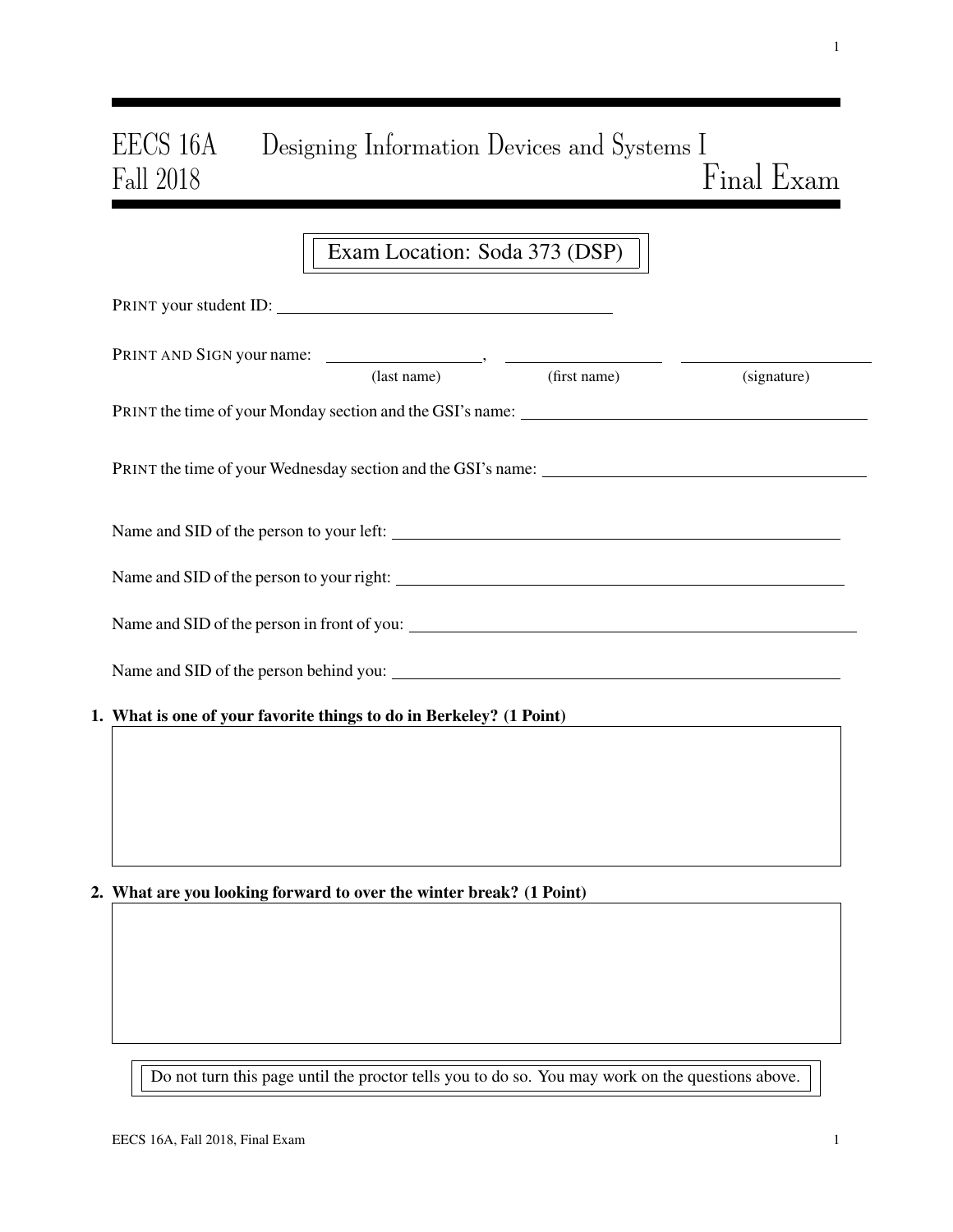Extra page for scratchwork. Work on this page will NOT be graded.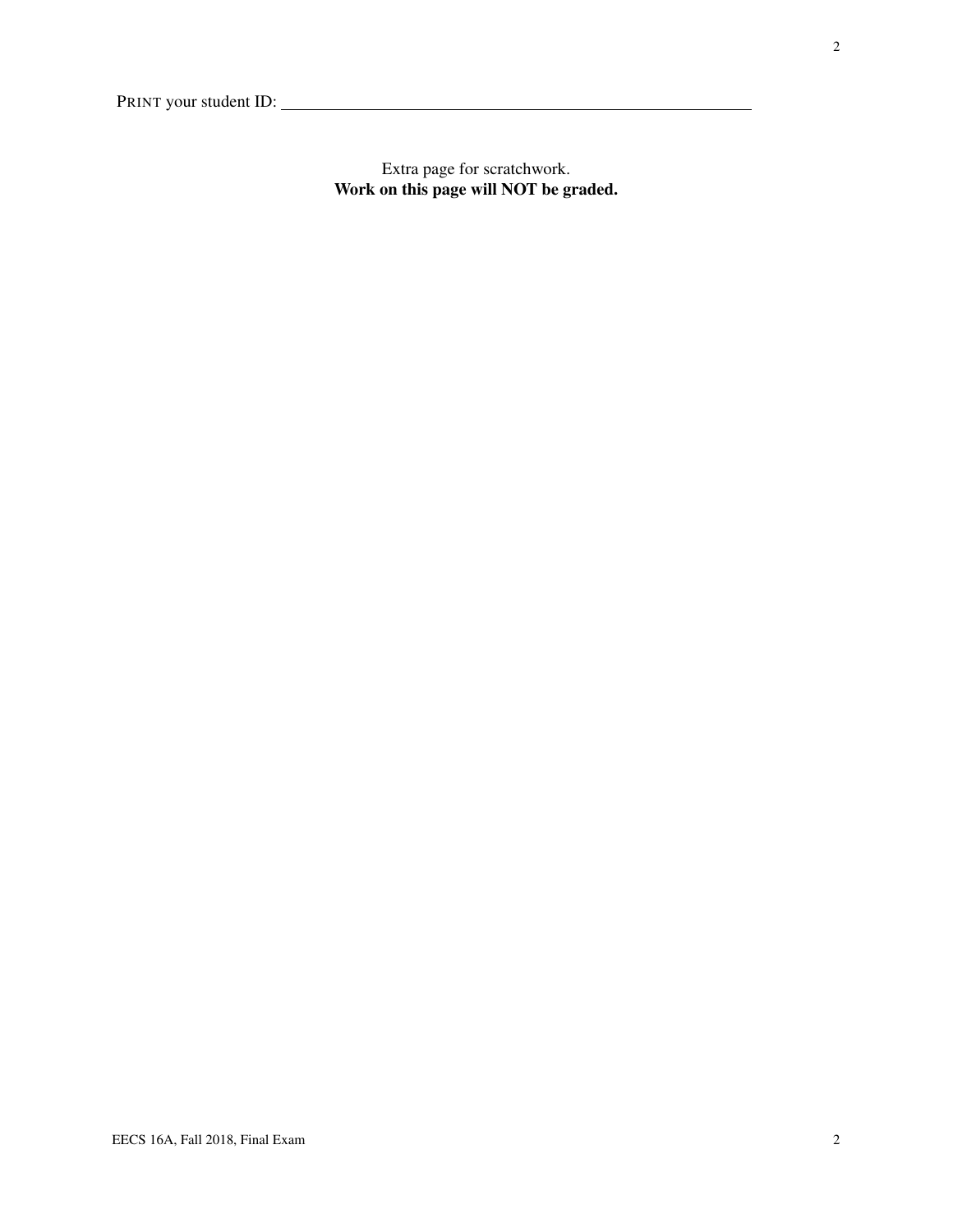## 3. Death Star Destruction (10 points)

(a) (2 points) Oh no! Darth Vader has just completed the Death Star for Emperor Palpatine, and they're getting ready to destroy Alderaan. The Death Star destroys planets by shooting a beam of charged particles at its target – this evil beam can be modeled as a stream of electrons fired from the reflector dish of the Death Star. You have been taken prisoner and forced to help the Empire design and operate the space station.

Darth Vader uses 3 identical capacitors to charge up his planet-destroying beam, but he wants to maximize the equivalent capacitance. How can you arrange three identical capacitors, each with capacitance  $C$ , to maximize the equivalent capacitance? **Draw the circuit, and write down the equivalent** capacitance *Cnetwork* in terms of *C*.

(b) (2 points) Assume the equivalent capacitance of Darth Vader's arrangement is *Cnetwork* = 1kF. (This is a lot – for reference, the capacitance of the Earth is just 700 $\mu$ F!) If 4.5  $\times$  10<sup>15</sup>J are needed to destroy Alderaan, to what voltage will you have to charge your capacitor system ?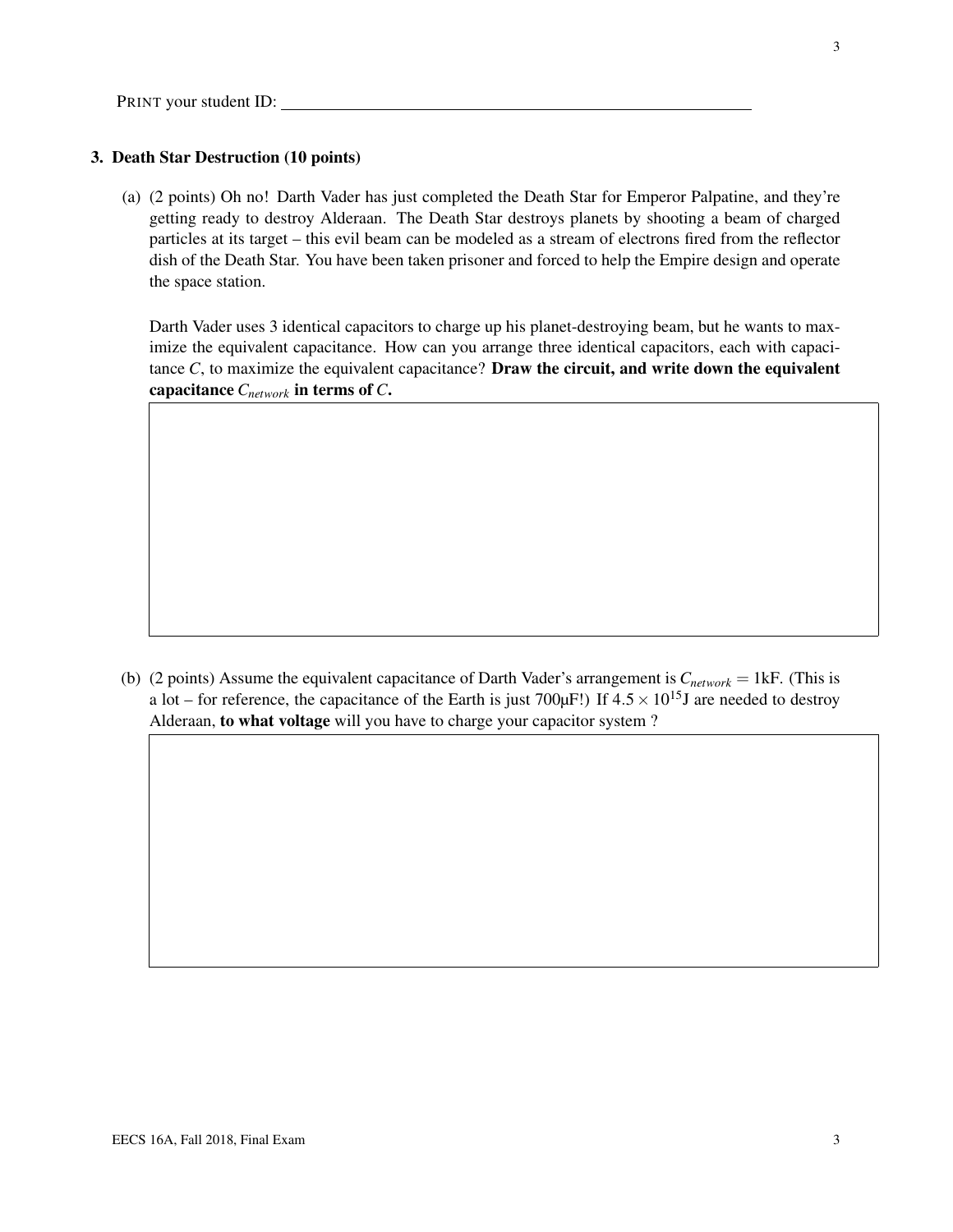(c) (2 points) Huzzah! You are rescued by the rebels, who need your help to decipher the plans of the Death Star that Princess Leia has helped recover.

With your help, the rebels realize there is one weakness in the design of the Death Star – if they can overload a port on the surface of the Death Star, the entire space station will explode! (Whoever drew up this Death Star design must have gone to Stanford...) Luke Skywalker's X-wing fires its charged beam from this capacitor network, where each capacitor has capacitance *CL*:



Figure 3.1: Figure for part (c)

What is the total capacitance of this network between nodes *a* and *b*, in terms of  $C_L$ ? Simplify the expression.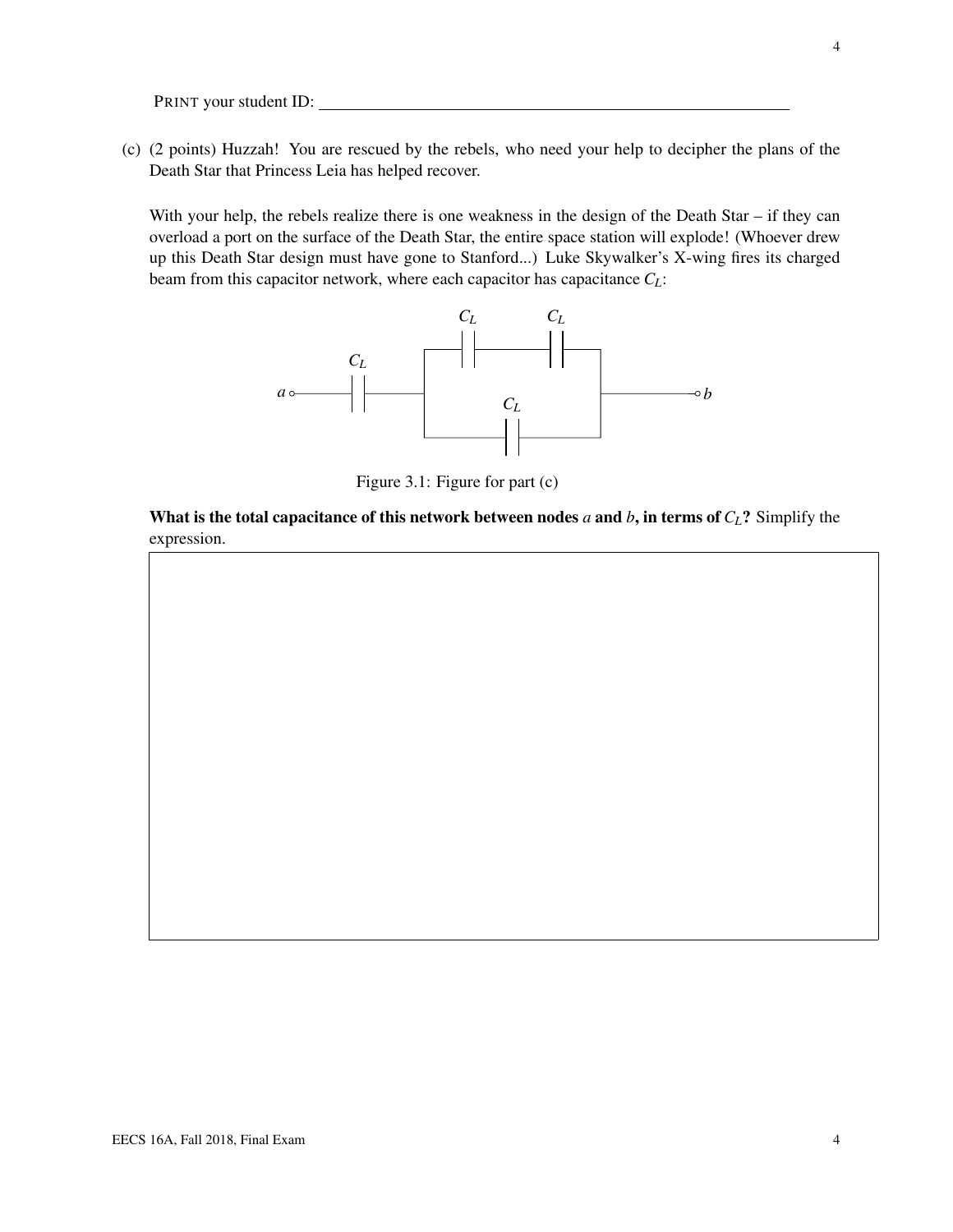(d) (4 points) The port will overload if hit by more than 25kJ of energy. Assume that Luke's X-wing capacitor system from part (c) has 1kF of total capacitance, and that it is charged to 10V. If Luke's X-wing is hit during the raid, and his damaged X-wing can only discharge its capacitor system from 10V to 5V, will Luke be able to overload the port if he hits it?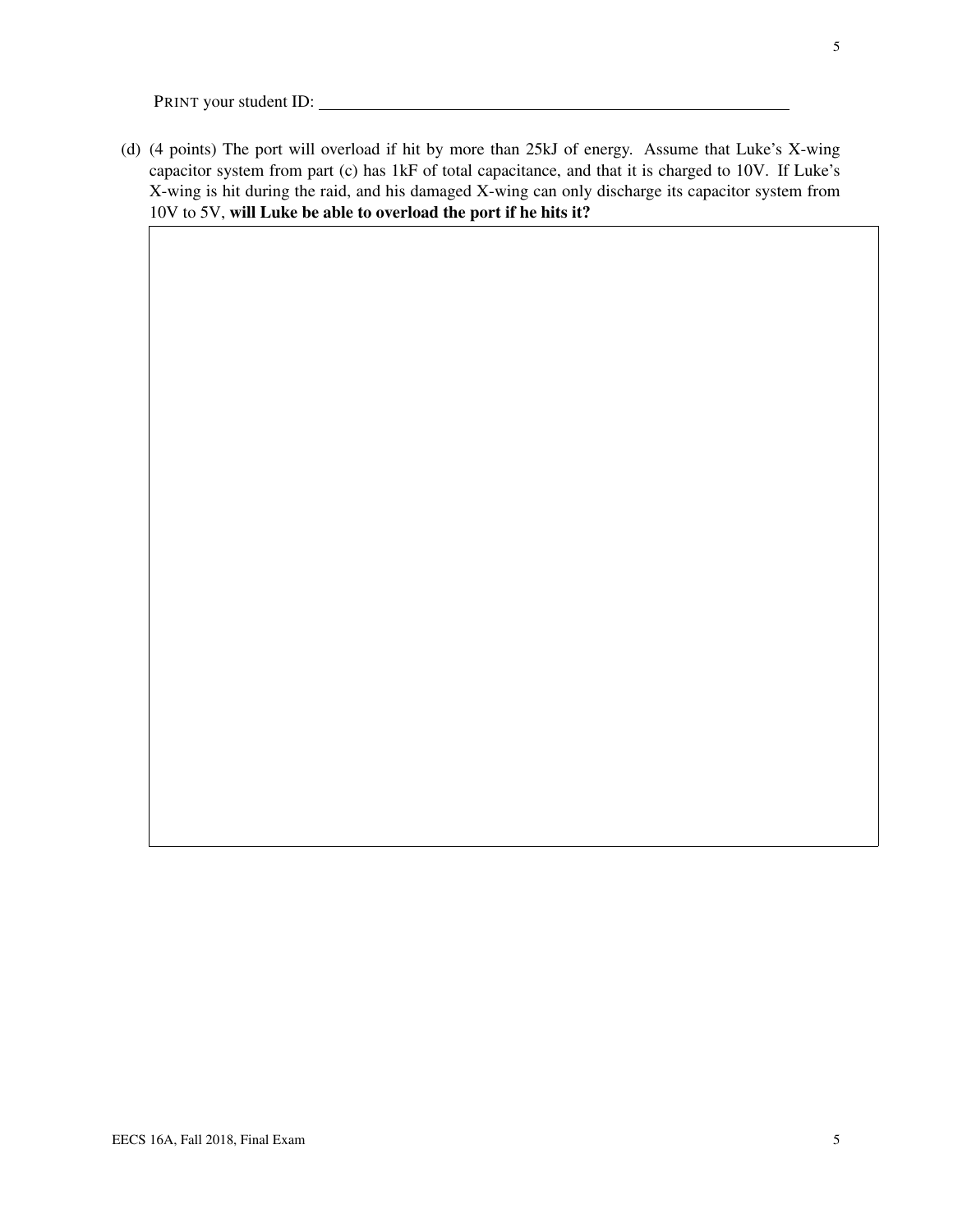#### 4. (25 points) A Tool to Help Compute All the Fun You're Having

Starting in the 1950-1960's, the world began a series of missions to get to the moon. Back then though, computers took up entire rooms and could never fit on a spaceship! They needed a better way of computing values on the fly using what they did have: analog circuits.

In class you have seen circuits that can amplify, add, subtract and even integrate voltages, but we're missing a key ingredient to make computational circuits: multiplication. Although making a multiplier circuit is not as straightforward as we would like it to be, we can definitely use our now fully-developed EE16A skills to make this a reality.

You may find the following formulas useful throughout the problem:

| $\ln(e^a) = a$   | $\ln(a) + \ln(b) = \ln(ab)$                     |
|------------------|-------------------------------------------------|
| $e^{\ln(a)} = a$ | $\ln(a) - \ln(b) = \ln\left(\frac{a}{b}\right)$ |

(a) (4 points) To start off, your TA Nick suggests that you first draw a block diagram that would do what you want, and then worry about how to implement it later. He starts you off with the following incomplete block diagram and blocks.

You are allowed to use any amount of the following logarithmic, exponential and summer blocks:



Figure 4.1: Function blocks you can use

In the box below, finish the **block diagram** so that the output is equal to  $V_{out} = V_{in,1}V_{in,2}$ . Also provide a mathematical justification for why your block diagram works for full credit!

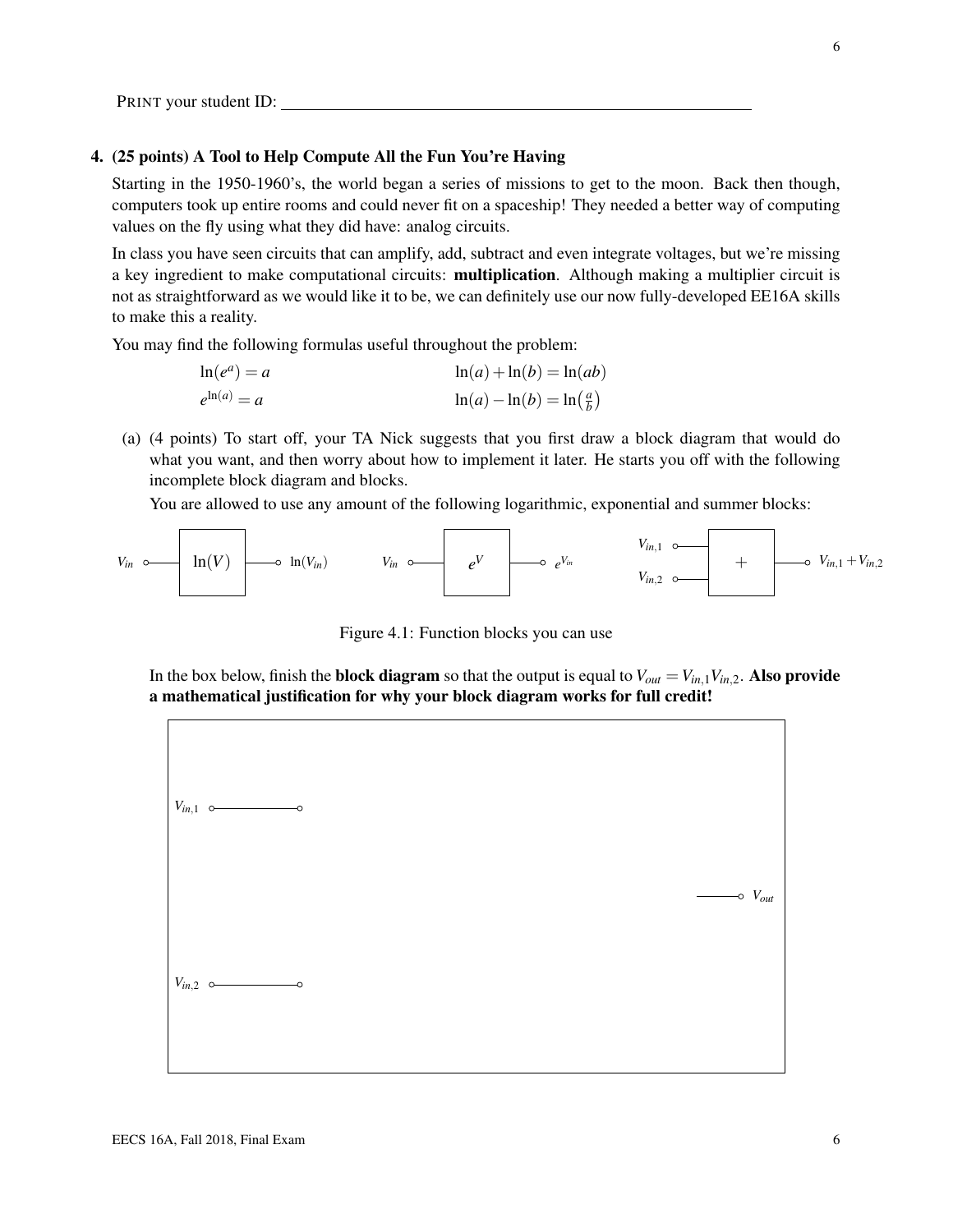While you were making your block diagram, your friend Vlad was watching over your shoulder. With his near-infinite knowledge of circuits, he predicts what you are trying to do and gives you a "magic device" that he claims will help you out.

This device is shown below:







This device has the following IV characteristics:

Numerically, this can be stated as:

$$
I_D = e^{\alpha V_D}
$$

where  $\alpha$  is some constant and  $V_D$  is the voltage across the device as in the above figure.

## IMPORTANT: Note the passive sign convention.

- (b) (3 points) Your friend Gireeja sees you looking confused, and reads what you've done so far. She decides to help push you in the right direction. She reminds you that if you know how a device reacts when you put current through it or apply a voltage across it, then you are in a good spot to understand how it would behave in any circuit.
	- i. (2 points) In the following circuit, express the voltage across the device,  $V_D$ , as a function of the source current, *IS*.



7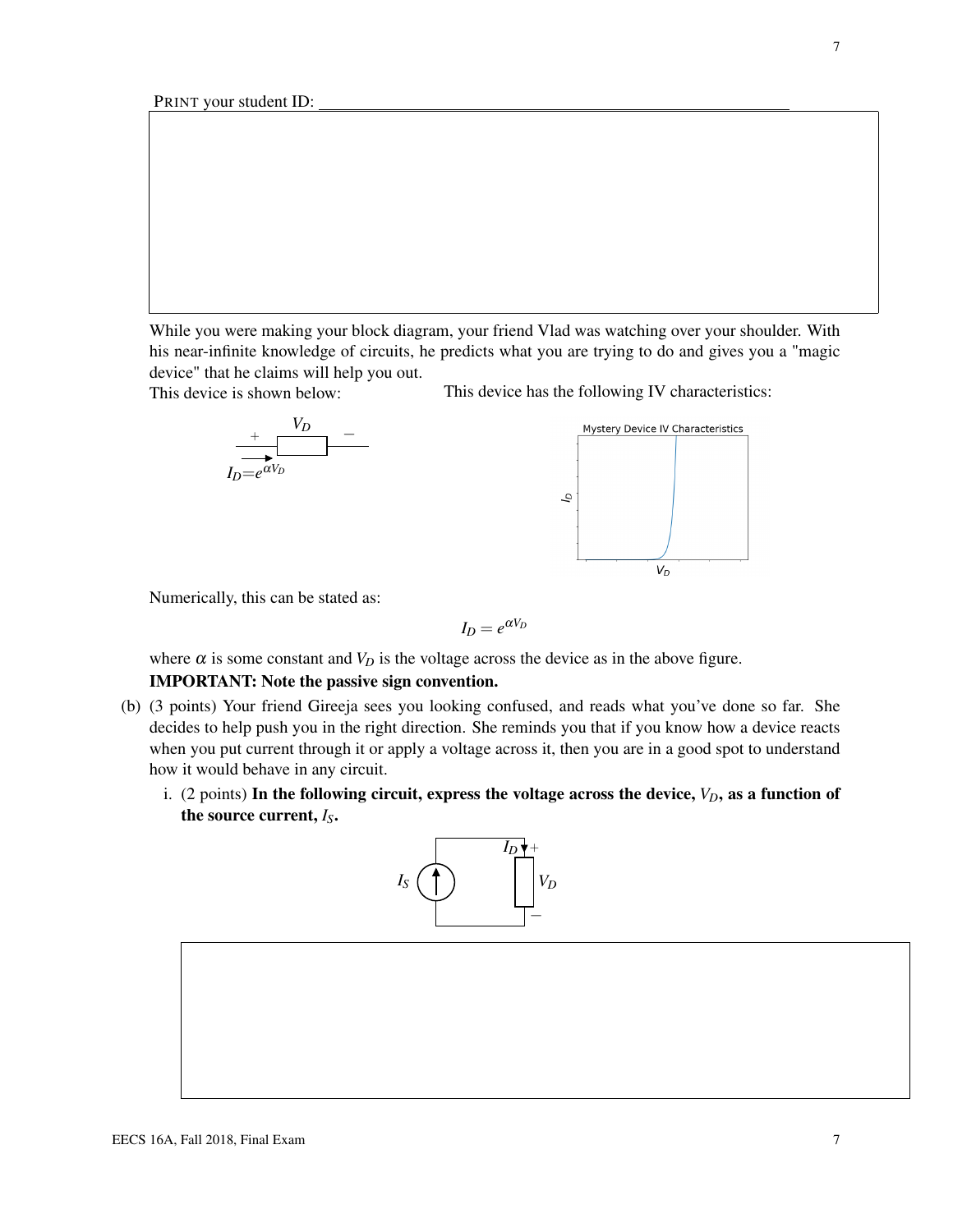ii. (1 point) In the following circuit, express the current through the device,  $I_D$ , as a function of the source voltage,  $V_S$ .



(c) (6 point) By now we have all the tools necessary to make this a reality. Unfortunately, as you may remember from the touchscreen lab, ideal current sources don't exist. As such, we will use an op-amp to create the behavior we are interested in. Let's analyze the circuit below in steps.

Hint: *Your answers for some parts of this problem will not perfectly match with the ideal scenario in part (a). Don't be afraid of getting different answers! After all, a block diagram is just a starting point.*



i. (1 point) write  $V_D$  in terms of  $V_{out}$  only. You may assume the circuit is in negative feedback.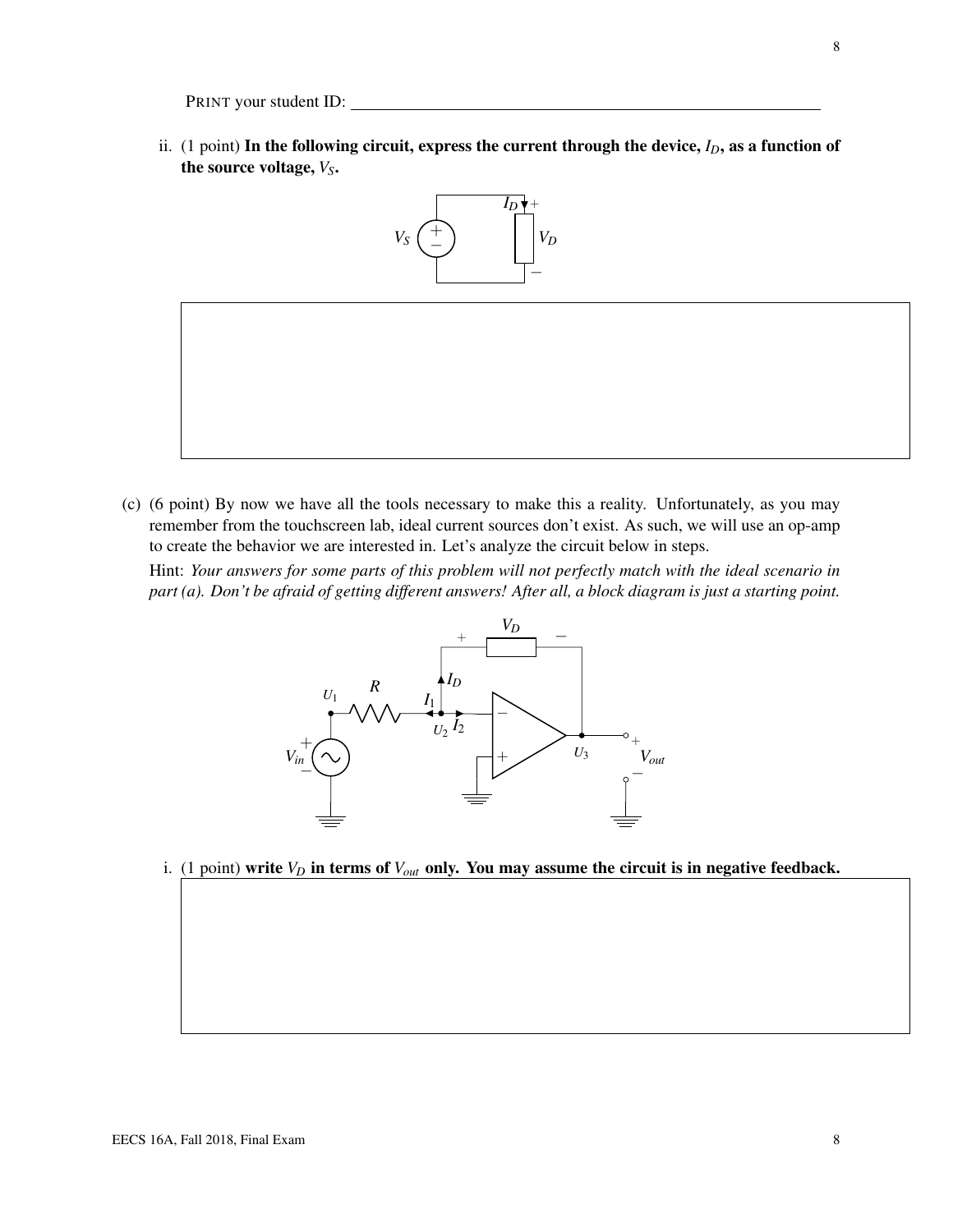ii. (1 point) Now write out the KCL expression at the  $U_2$  node in terms of the three currents  $I_D$ , *I*<sub>1</sub> and *I*<sub>2</sub>.

iii. (4 points) Use the IV relations for each device and the KCL expression above to find *Vout* as a function of *Vin*.

9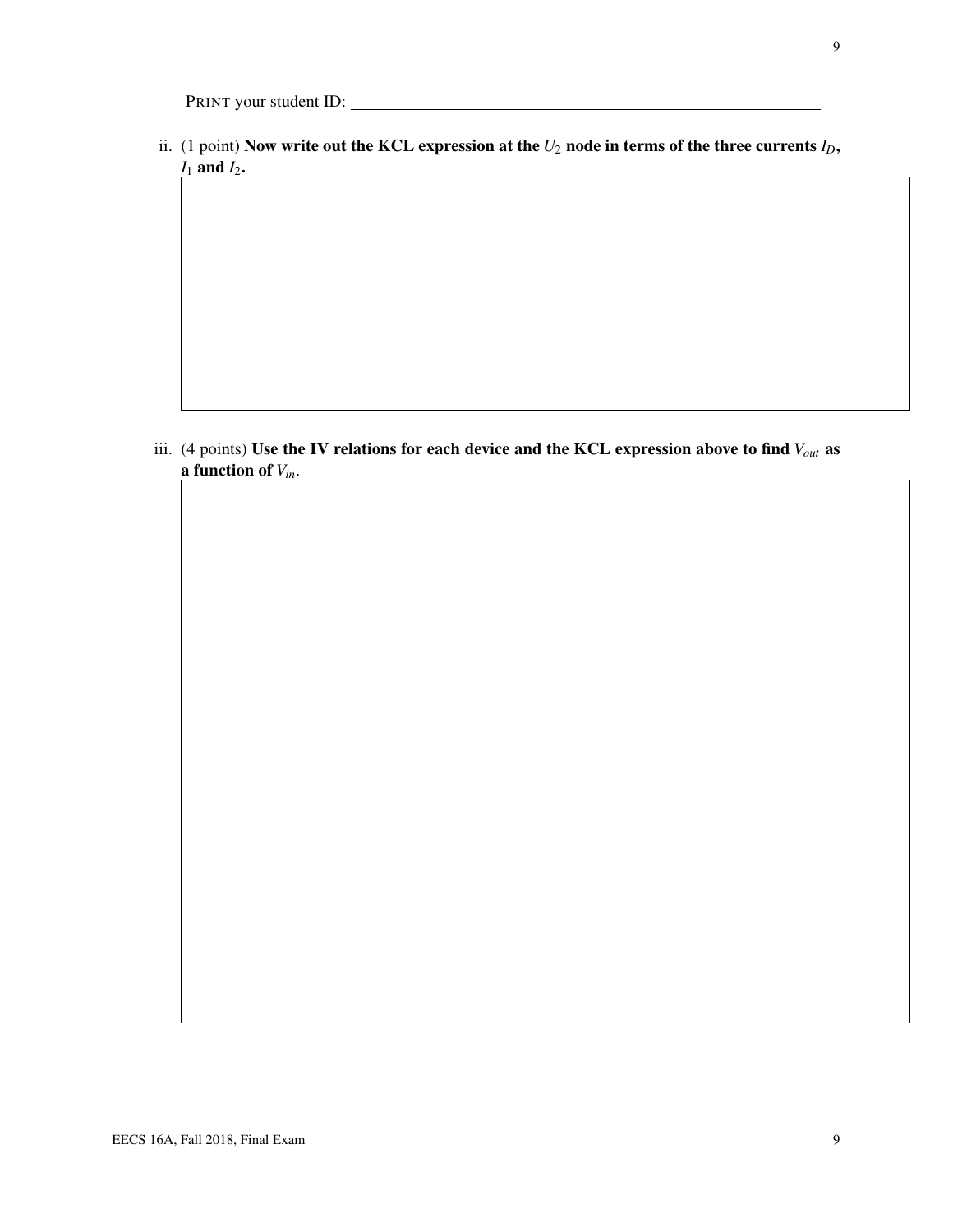(d) (6 points) Just one more piece left to analyze. You may assume the circuit is in negative feedback. In the circuit below, write *Vout* as a function of *Vin*.

Hint: *Note the direction of the voltage drop, VD. Be careful when writing your KCL expressions to account for this!*



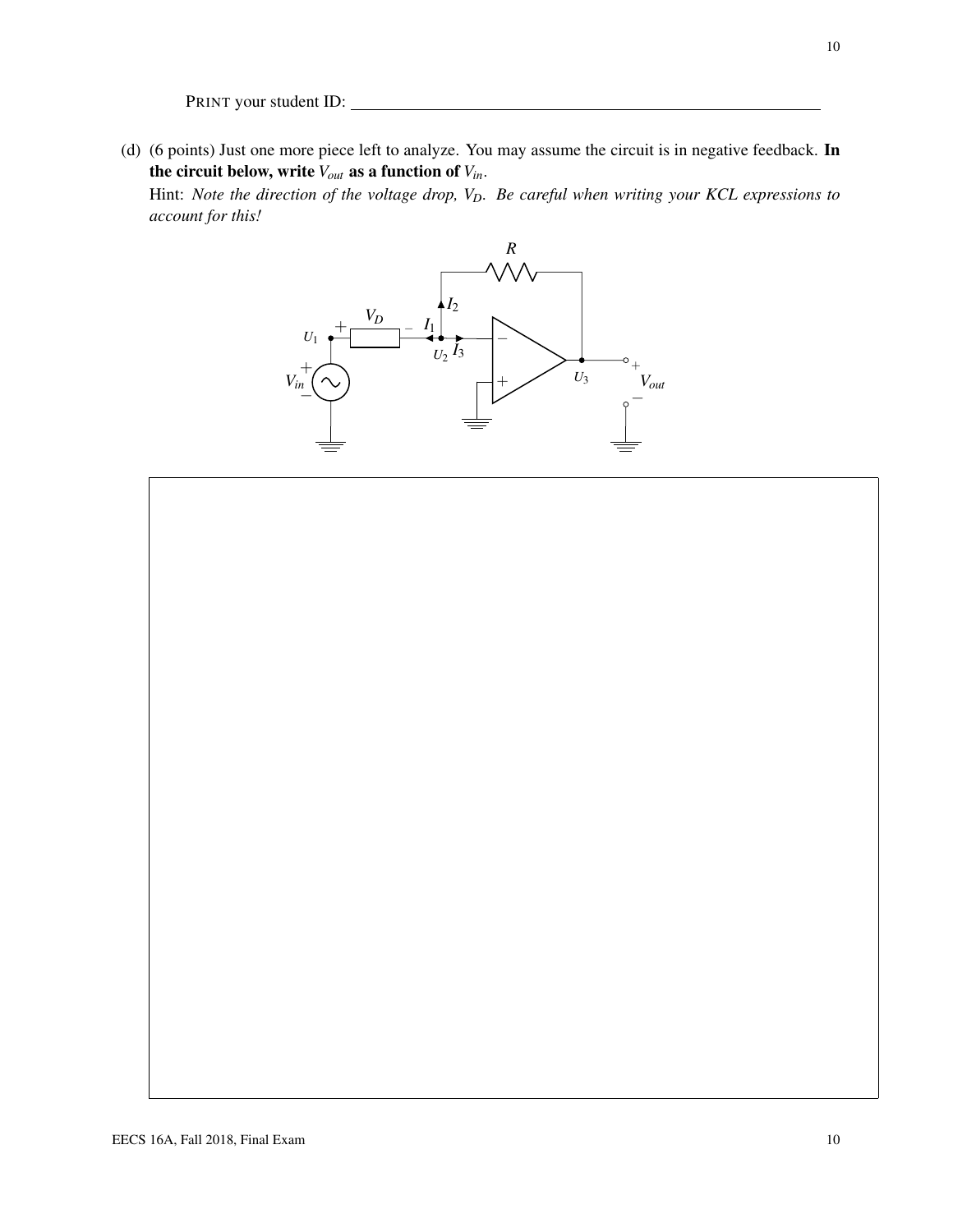(e) (5 points) Given the polarity of circuits in parts ?? and ??, to put everything together, you need to implement **an inverting summer circuit, where**  $V_{out} = -(V_{in_1} + V_{in_2})$ .

You may use up to 1 op-amp (you do not need to label the power supplies) and as many resistors as you wish. Any resistors used must be assigned a value. You must mathematically justify your circuit's behavior for full credit.



And that's it! Now that you have all the individual parts, you can string them together and start selling calculators. You may need to make a few small changes to your original design, but you can do it!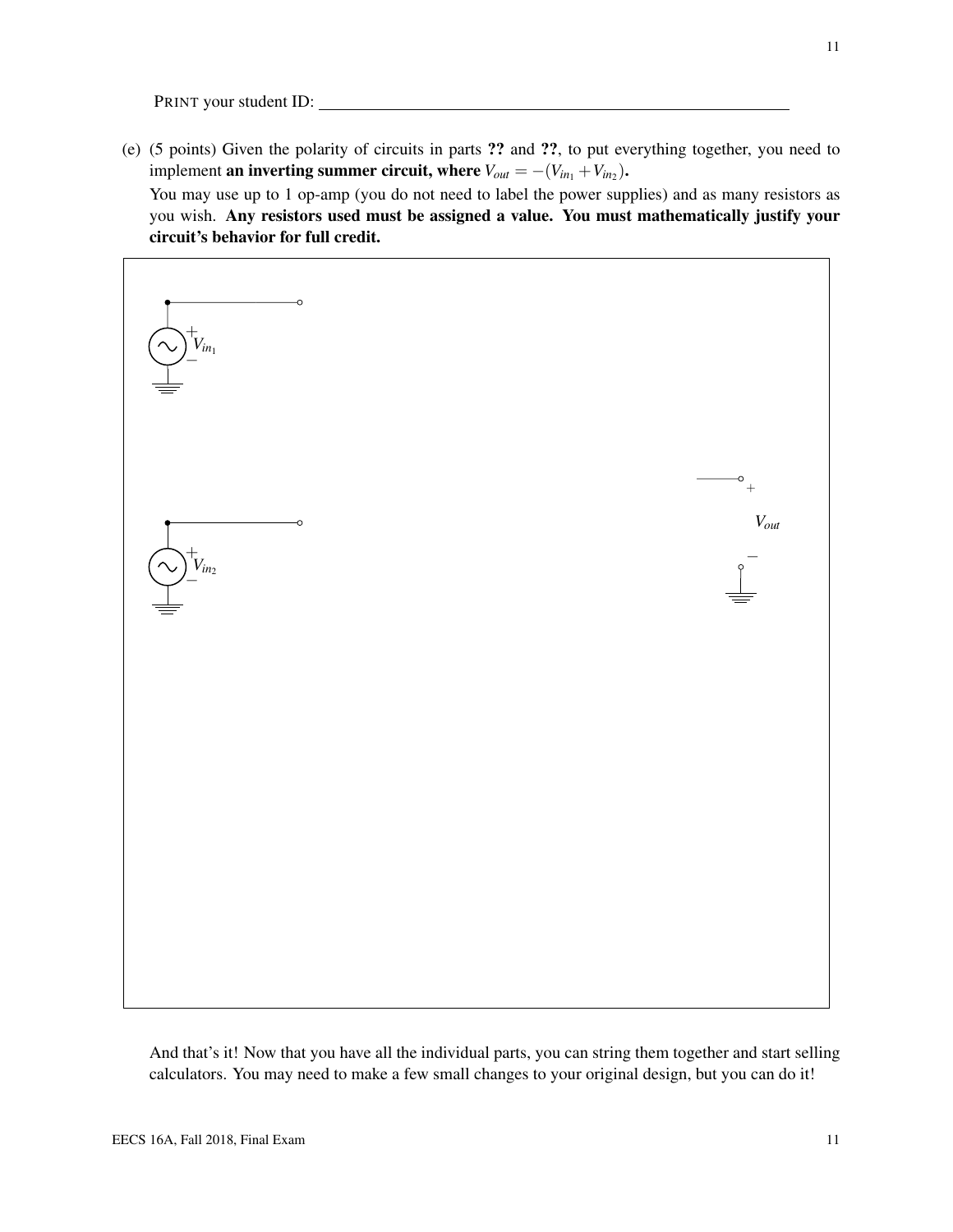(f) (1 points) Controversial question: Do you wet the toothbrush before or after applying toothpaste? *This problem is for fun. You can write whatever you want or nothing at all and you won't be penalized.*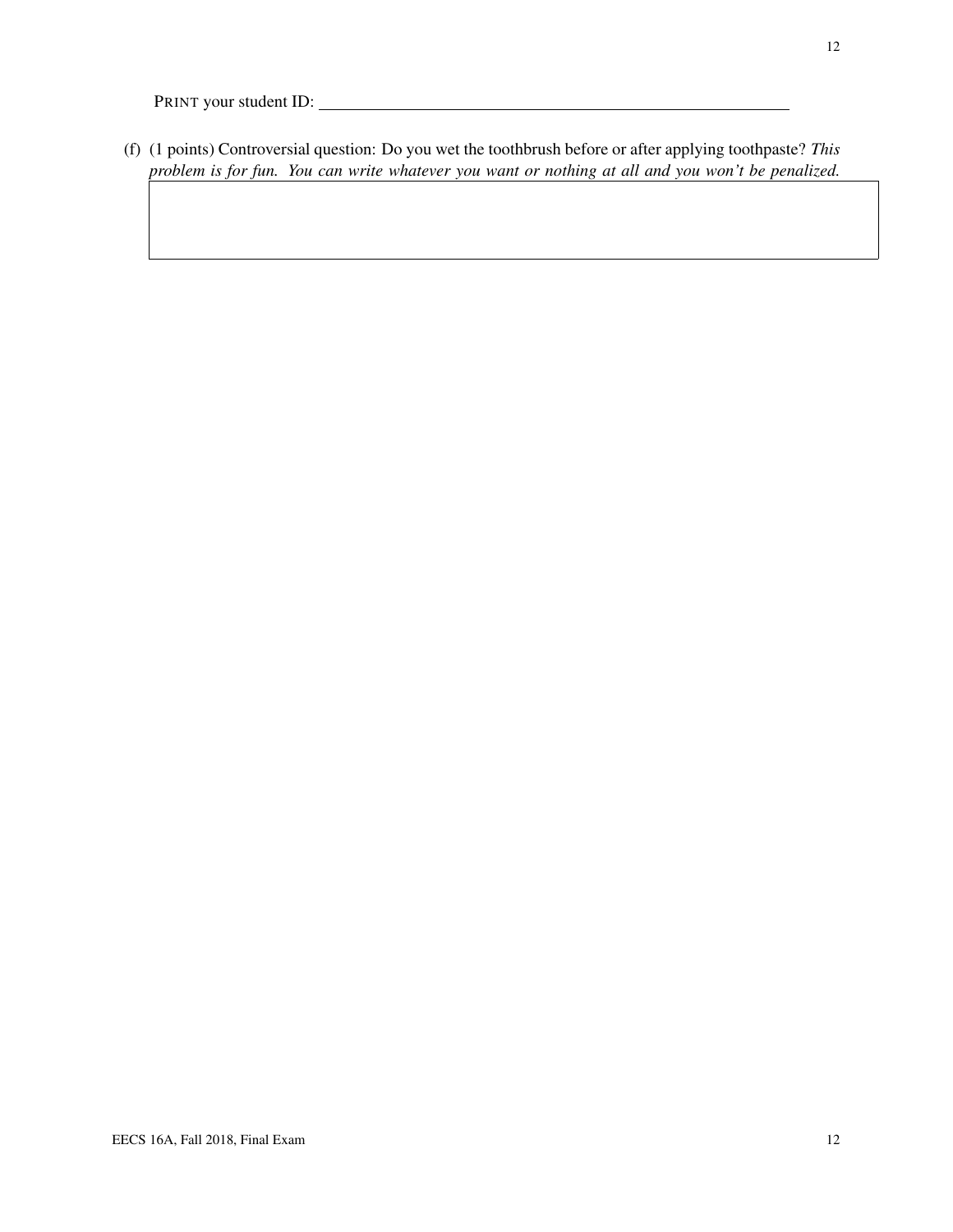#### 5. *Gold*en Positioning System (20 points)

In this problem we will explore how real GPS systems work, and touch on a few aspects of implementing GPS receivers.

A Gold code is a sequence of 1's and −1's that has a high autocorrelation at a shift of 0, and small autocorrelations otherwise. Every GPS satellite has a unique Gold code assigned to it, and users are aware of the Gold code used by each satellite. The plot below shows a Gold code of length 5.



Each GPS satellite has a message that it transmits by modulating the Gold code. When the satellite is transmitting a 1, it sends just the Gold code sequence. When the satellite is transmitting a  $-1$ , it sends  $-1$ times the Gold code. For example, if a satellite were transmitting the message [1, -1, 1], it would transmit the following (just as you have seen in the GPS homework problem):



(a) (2 Points) Suppose you receive the following from a GPS satellite that has the same Gold code as above. What message is the satellite transmitting?

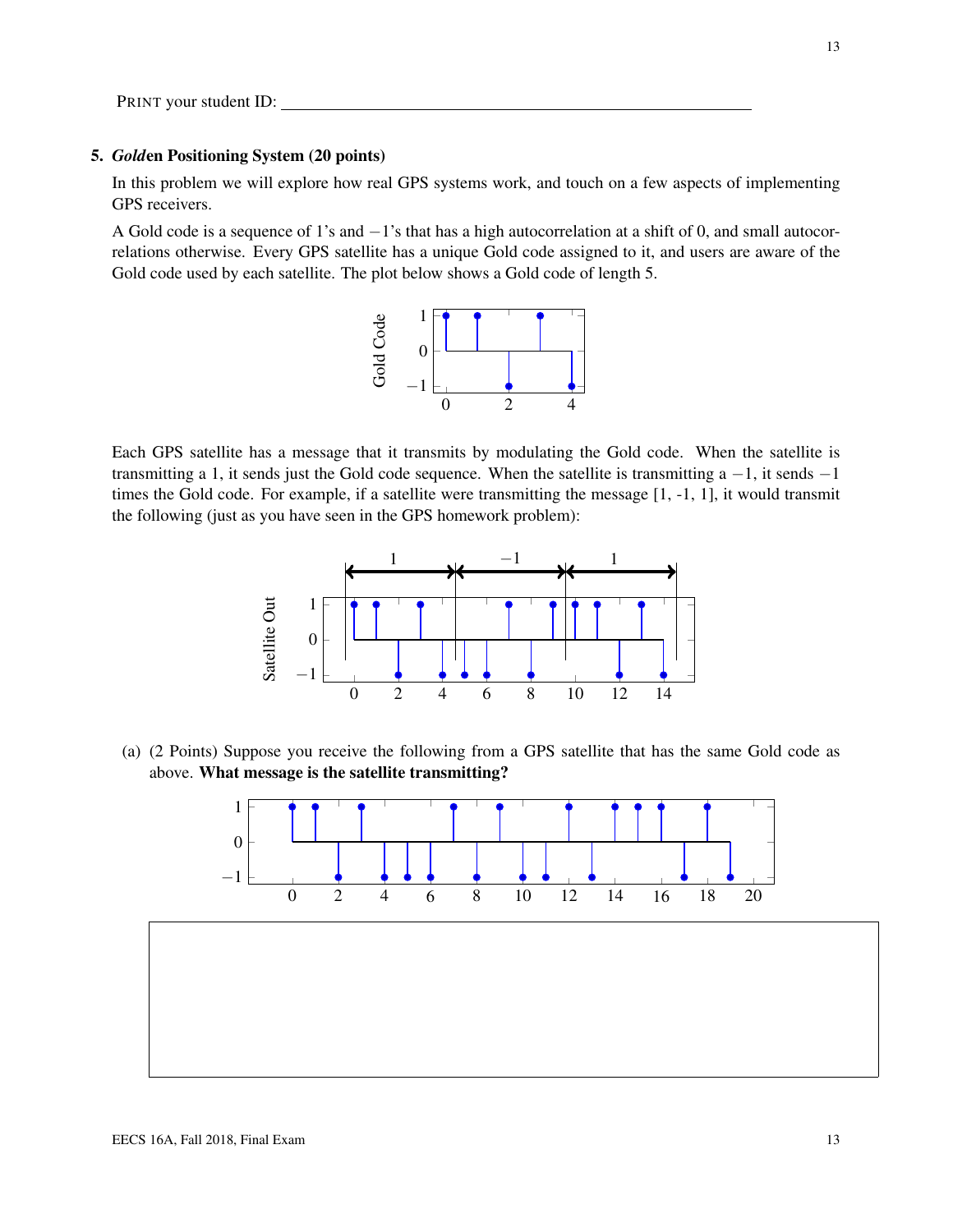# Extra page for scratchwork. Work on this page will NOT be graded.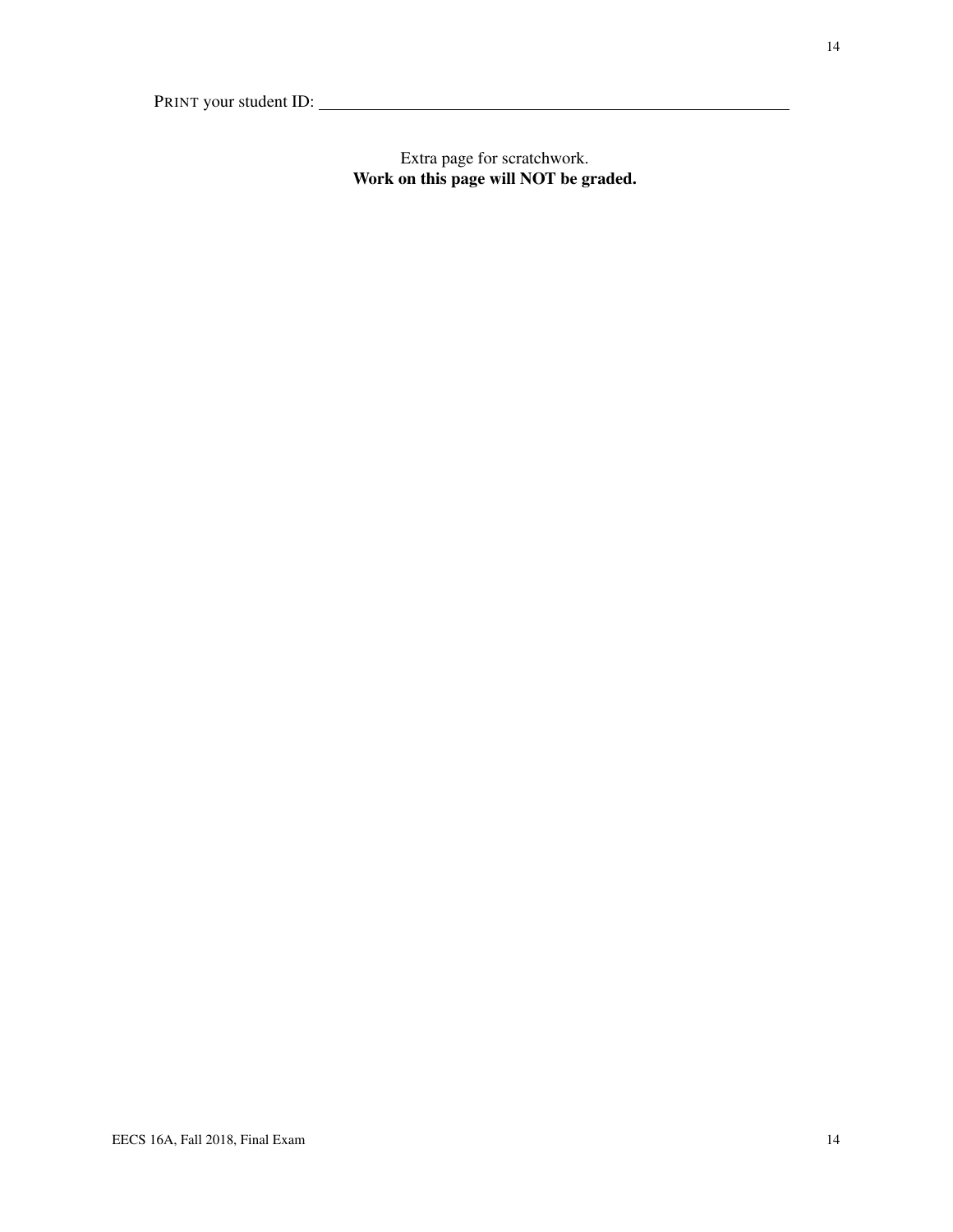(b) (4 points) In order to find the message being sent by the satellite, the receiver will find the linear cross-correlation of the received signal with a replica of the satellite Gold code.

We need to find the **linear cross-correlation** of the signals shown below given by

$$
corr(\vec{r},\vec{g})[k] = \sum_{i=-\infty}^{\infty} r[i]g[i-k]
$$

where *r*[*n*] is the received signal and *g*[*n*] is the Gold code sequence. *Note that neither of these signals is periodic in this part.*

Plot the values of corr( $\vec{r},\vec{g}$ )[ $k$ ] for  $-1 \leq k \leq 7$ . What is the significance of the peaks in the linear cross-correlation?



Figure 5.1: Your answer to part ??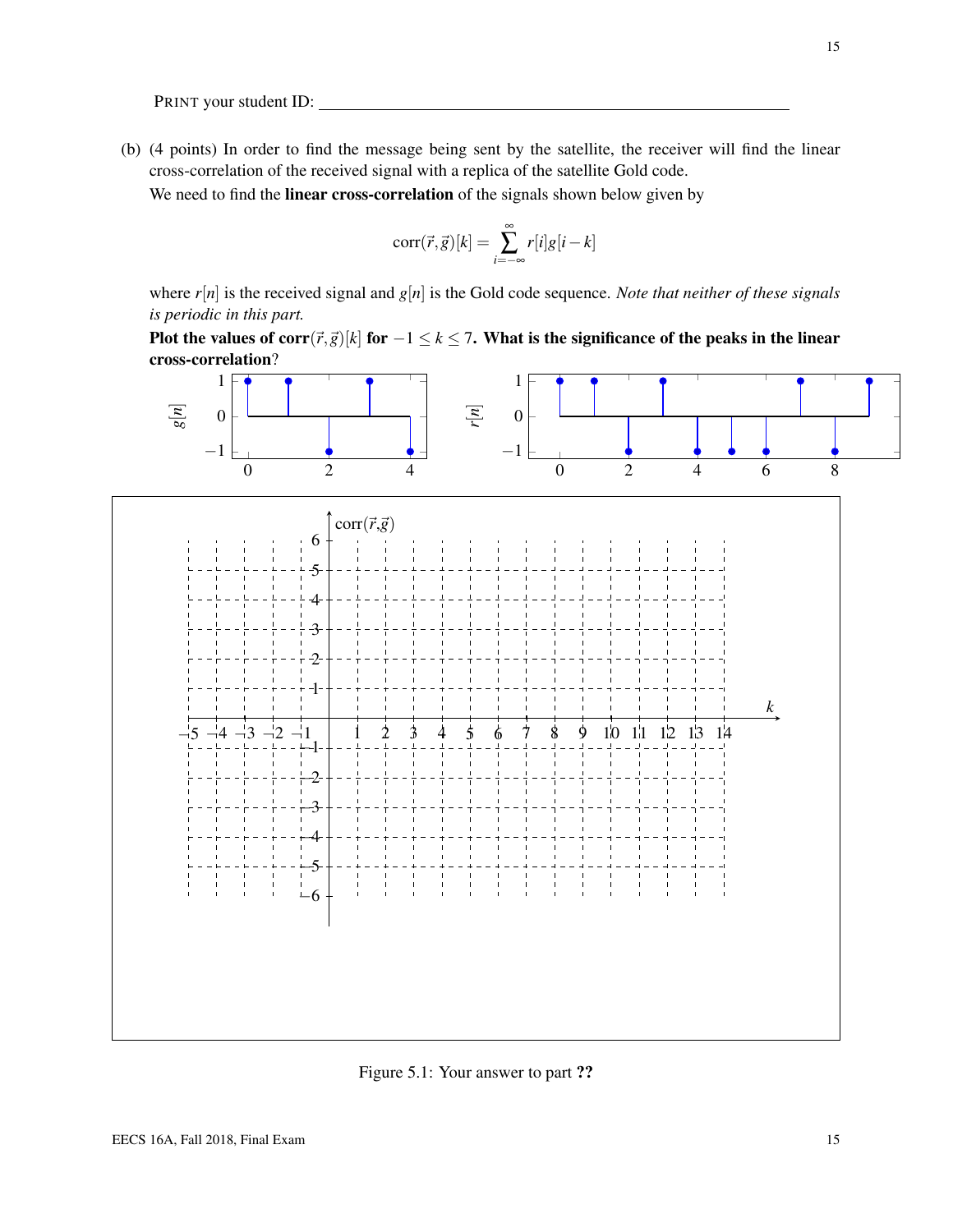(c) (3 points) Real GPS receivers have specialized hardware to perform cross-correlation using circuits. However, since these transmissions are continuous signals instead of discrete values, we will model the received signal  $r(t)$  and the Gold code signal  $g_2(t)$  as square waves, as shown in the plot below. Notice that  $g_2(t)$  shows two periods of the Gold code.



An essential hardware block to implementing a GPS correlator is *Multiply and Integrate*. This circuit multiplies its two inputs, then integrates the product over time. For example, the output of the *Multiply and Integrate* block given the above two inputs would be :

$$
y(t) = \int_0^t r(\tau)g_2(\tau)d\tau
$$

where  $y(t)$  is the circuit output at time *t*. Draw  $y(t)$  as a function of time, for  $t = 0$  to  $t = 10$  sec.



Figure 5.2: Your answer to part ??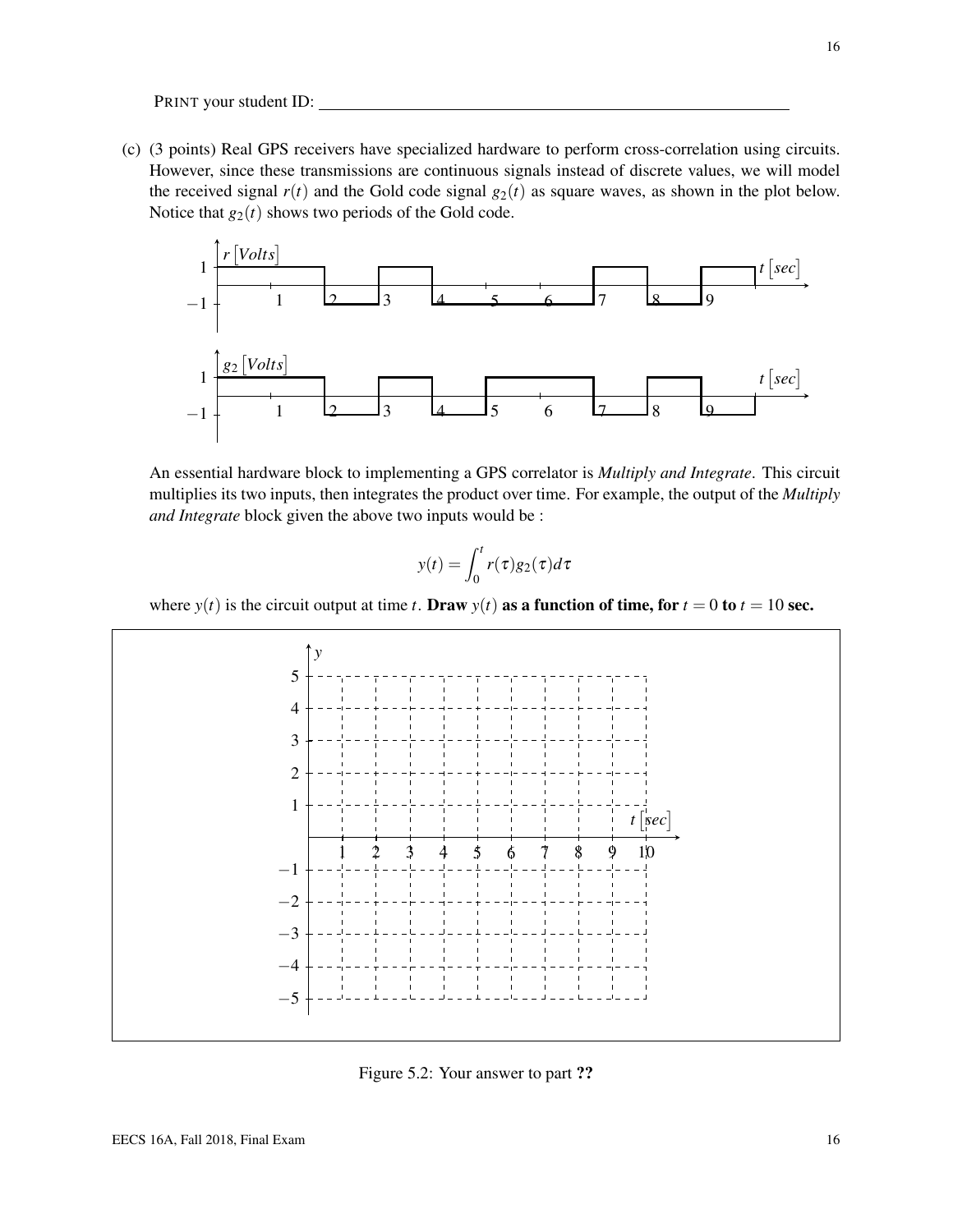(d) (7 points) The *Multiply and Integrate* circuit has to integrate the product of the two signals,  $g_2(t)$  and  $r(t)$ . Your friend has already designed the multiplier circuit. A Thévenin model of her multiplier circuit is shown below:



Design a circuit to complete the *Multiply and Integrate* block where the output of your circuit as a function of time, *t*, is:

$$
v_{out}(t) = \int_0^t r(\tau) \times g_2(\tau) d\tau.
$$

You may use the multiplier circuit (Thevenin equivalent provided in the answer box), up to two op-amps, a capacitor, and two resistors to implement your circuit. Clearly define *vout* and show numerical values of your circuit components. As long as your circuits are in negative feedback, you may assume the voltage rails to your op-amps are large enough to not affect the output.

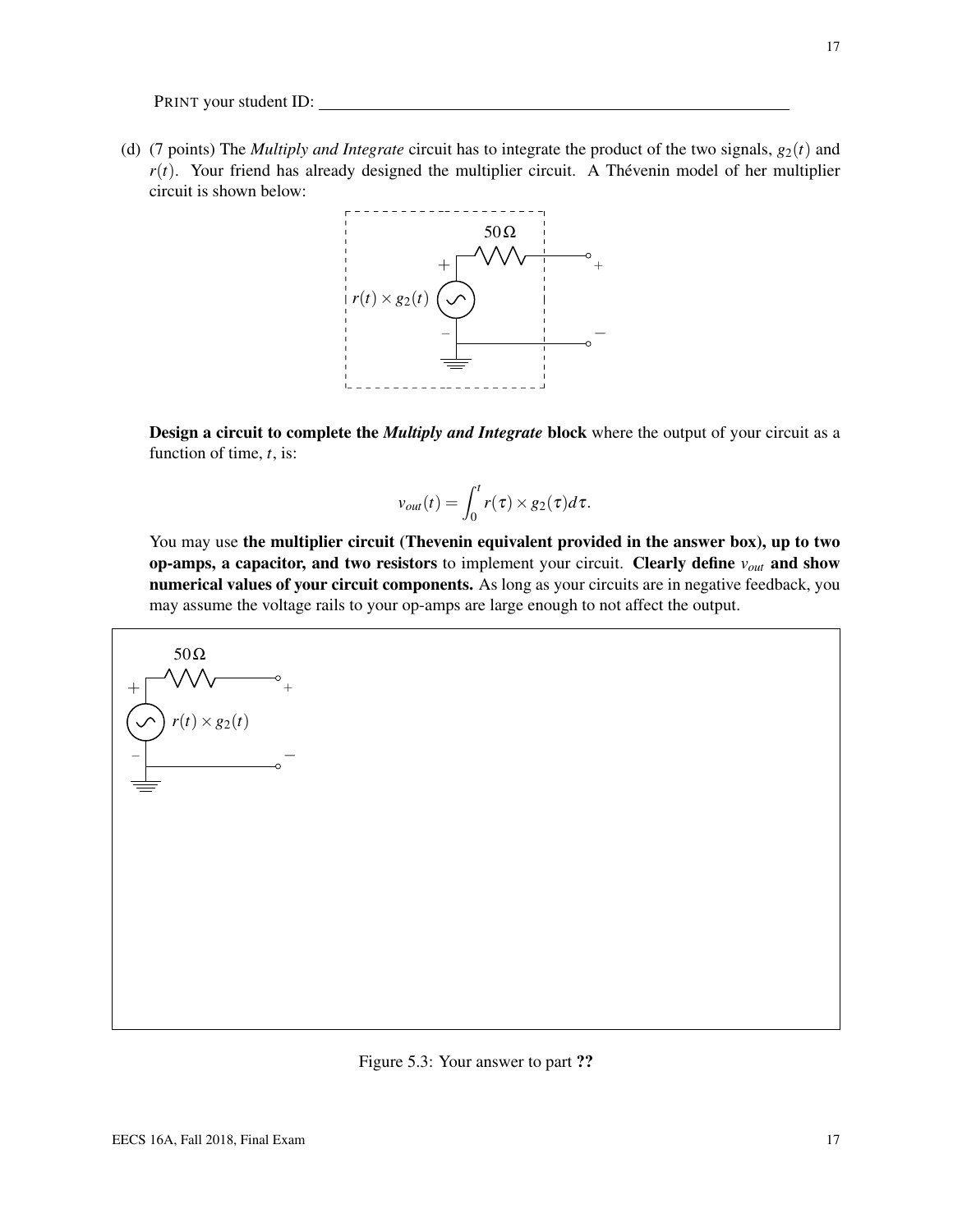(e) (2 points) Receivers also need to use the received data to calculate the position of the satellite. Each receiver will receive data from *k* satellites. Each satellite transmits the time, *S<sup>i</sup>* , at which it started sending the message, where *i* is the index of the satellite, and  $1 \le i \le k$ . The receiver knows the time,  $T_i$ , at which each message arrives. You may assume the receiver and transmitter clocks are synchronized perfectly. Let *c* represent the speed of the signal.

Find an expression for  $d_i$ , the distance between the receiver and the  $i^{th}$  satellite, in terms of  $S_i, T_i,$ and other relevant parameters.

(f) (2 points) Each satellite's position in 3D space is  $(u_i, v_i, w_i)$ , where  $1 \le i \le k$ . The receiver position is given by (*x*, *y*, *z*). We need a linear system of equations the receiver can use to solve for its position,

 $\vec{p} =$  $\sqrt{ }$  $\vert$ *x y z* 1 . Due to limitations of the hardware, the receiver can only handle linear systems of equations.

How many satellites must the receiver get data from to solve for its position?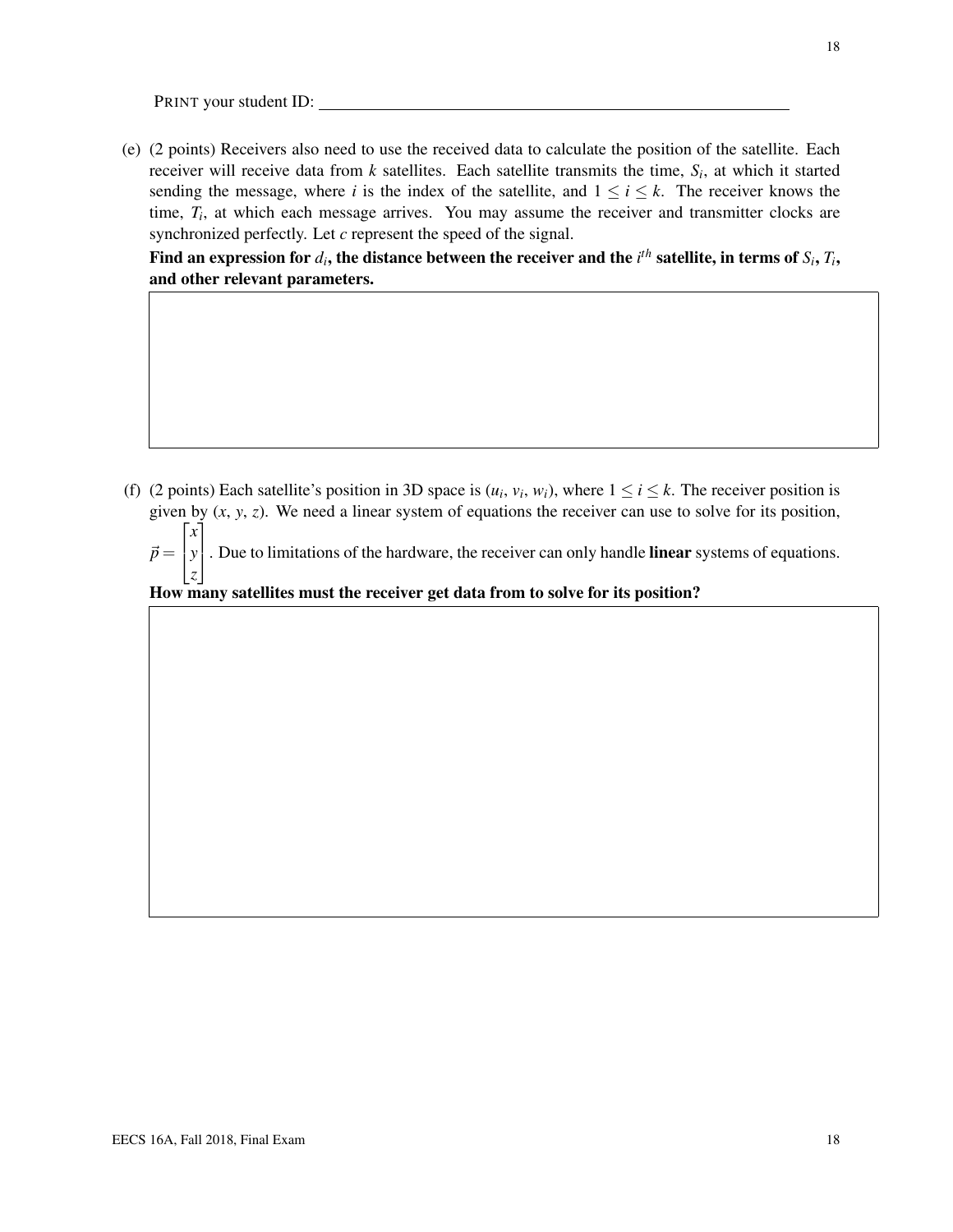#### 6. Besto Pesto (23 points)

Your TA Laura is struggling to keep her basil plant alive! She needs your help to determine how much water and sunlight her plant needs.

Let  $x_h[k]$  be the plant's height on day  $k$  and  $x_\ell[k]$  be the number of leaves on the plant on day  $k$ . The vector  $\vec{x}[k] = \begin{bmatrix} x_h[k] \\ \dots[t] \end{bmatrix}$  $x_{\ell}[k]$  defines the state of the plant. The evolution of the basil plant from one day to the next is defined by the approximate mathematical model:

$$
\vec{x}[k+1] = \mathbf{A}\vec{x}[k] = \begin{bmatrix} a_{11} & a_{12} \\ a_{21} & a_{22} \end{bmatrix} \begin{bmatrix} x_h[k] \\ x_{\ell}[k] \end{bmatrix}.
$$
 (1)

(a) (3 points) Our first goal is to estimate the elements of state transition matrix, A:  $a_{11}, a_{12}, a_{21}, a_{22}$ . To do this we count the leaves and measure the height for the first *N* time steps, i.e. we know

 ${\{\vec{x}[0],\vec{x}[1],\ldots,\vec{x}[N]\}}$ . Setup a least squares problem to estimate  $\vec{a} =$  $\lceil a_{11} \rceil$  $\overline{\phantom{a}}$ *a*<sup>12</sup> *a*<sup>21</sup> *a*<sup>22</sup>  $\overline{\phantom{a}}$ :

$$
\hat{\vec{a}} = \underset{\vec{a}}{\operatorname{argmin}} ||\mathbf{M}\vec{a} - \vec{b}||^2. \tag{2}
$$

Write the matrix, M, and vector,  $\vec{b}$ , that would be used in the above least squares problem for  $N = 3$ .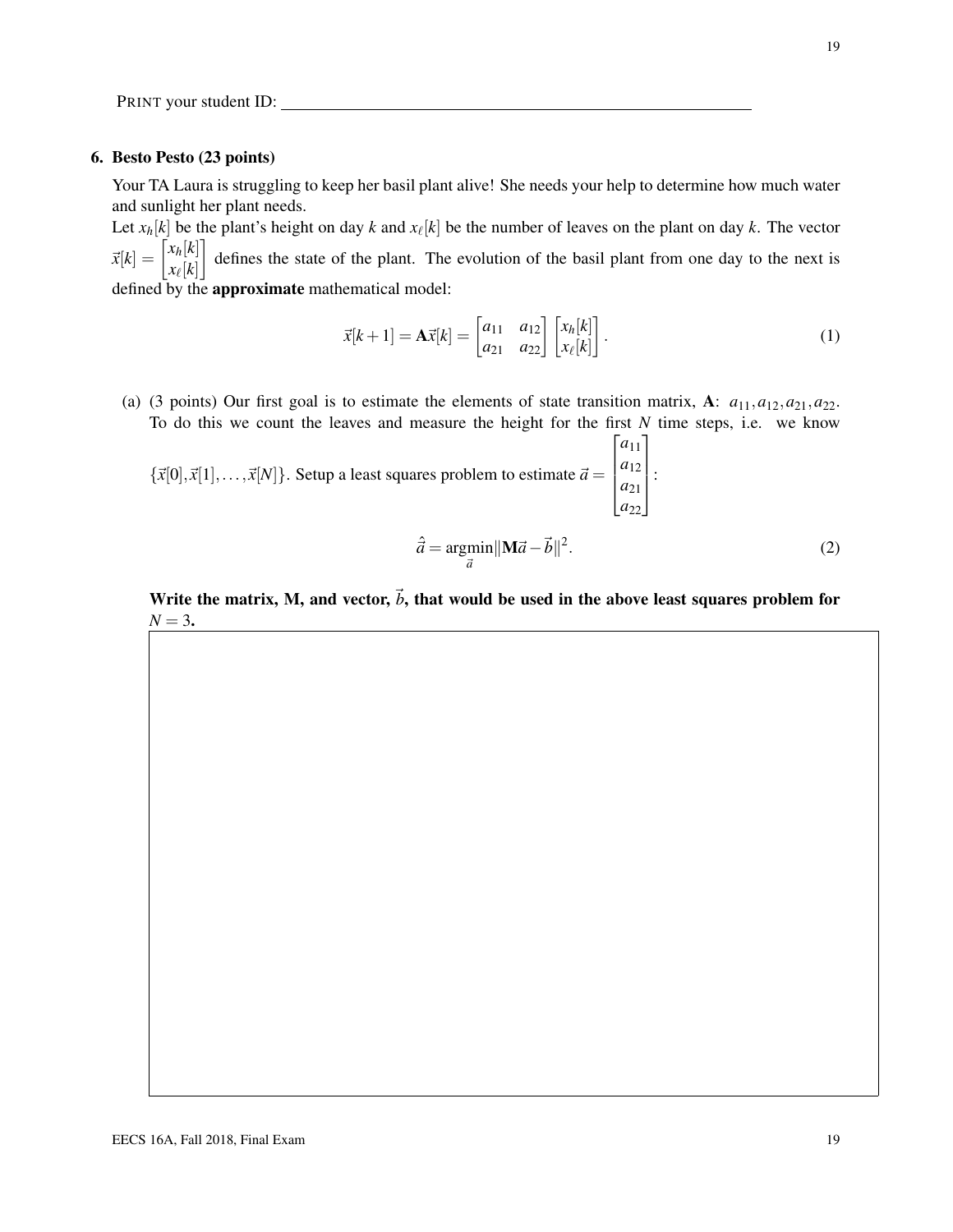(b) (4 points) Now we would like to use the observations of the current state of the plant to determine the initial state:  $\vec{x}[0] = \begin{bmatrix} x_h[0] \\ x_h[0] \end{bmatrix}$  $x_{\ell}[0]$  . For convenience of measurement, we use a Launchpad with a camera attached that periodically takes pictures and gives us a measurement vector,  $\vec{y}[k] = \begin{bmatrix} y_h[k] \\ \vdots \\ y_h[k] \end{bmatrix}$  $y_{\ell}[k]$  $\Big] \in \mathbb{R}^2$ , where  $y_h[k]$  is a noisy measurement of the plant's height,  $y_\ell[k]$  is a noisy count of leaves. Since the measurement might not be accurate, we will apply least squares to estimate  $\vec{x}[0]$ . We have the dynamics and sensor models,

$$
\vec{x}[k+1] = \mathbf{A}\vec{x}[k],\tag{3}
$$

$$
\vec{y}[k] = \mathbf{C}\vec{x}[k] + \vec{n}[k],\tag{4}
$$

where  $\vec{x}[k]$  is as before,  $\vec{y}[k]$  is the sensor reading at time *k*, and  $\vec{n}[k] \in \mathbb{R}^2$  is sensor noise/ error. The matrices  $C$  and  $A$  are given by

$$
\mathbf{C} = \begin{bmatrix} 1 & 0 \\ 0 & 1 \end{bmatrix},\tag{5}
$$

$$
\mathbf{A} = \begin{bmatrix} 0.8 & 0 \\ 0 & 0.5 \end{bmatrix} . \tag{6}
$$

We took two actual readings from the Launchpad:  $\vec{y}[0] = \begin{bmatrix} y_h[0] \\ y_h[0] \end{bmatrix}$ *y*` [0] and  $\vec{y}[1] = \begin{bmatrix} y_h[1] \\ y_h[1] \end{bmatrix}$  $y_{\ell}[1]$  . Now we need to use both readings to setup a least squares problem to estimate the initial state of the plant,  $\vec{x}[0]$ .

$$
\hat{\vec{x}}[0] = \underset{\vec{x}[0]}{\text{argmin}} ||\mathbf{M}\vec{x}[0] - \vec{b}||^2. \tag{7}
$$

Write the matrix, M, and vector,  $\vec{b}$ , that would be used in the above least squares problem to estimate  $\vec{x}[0]$ .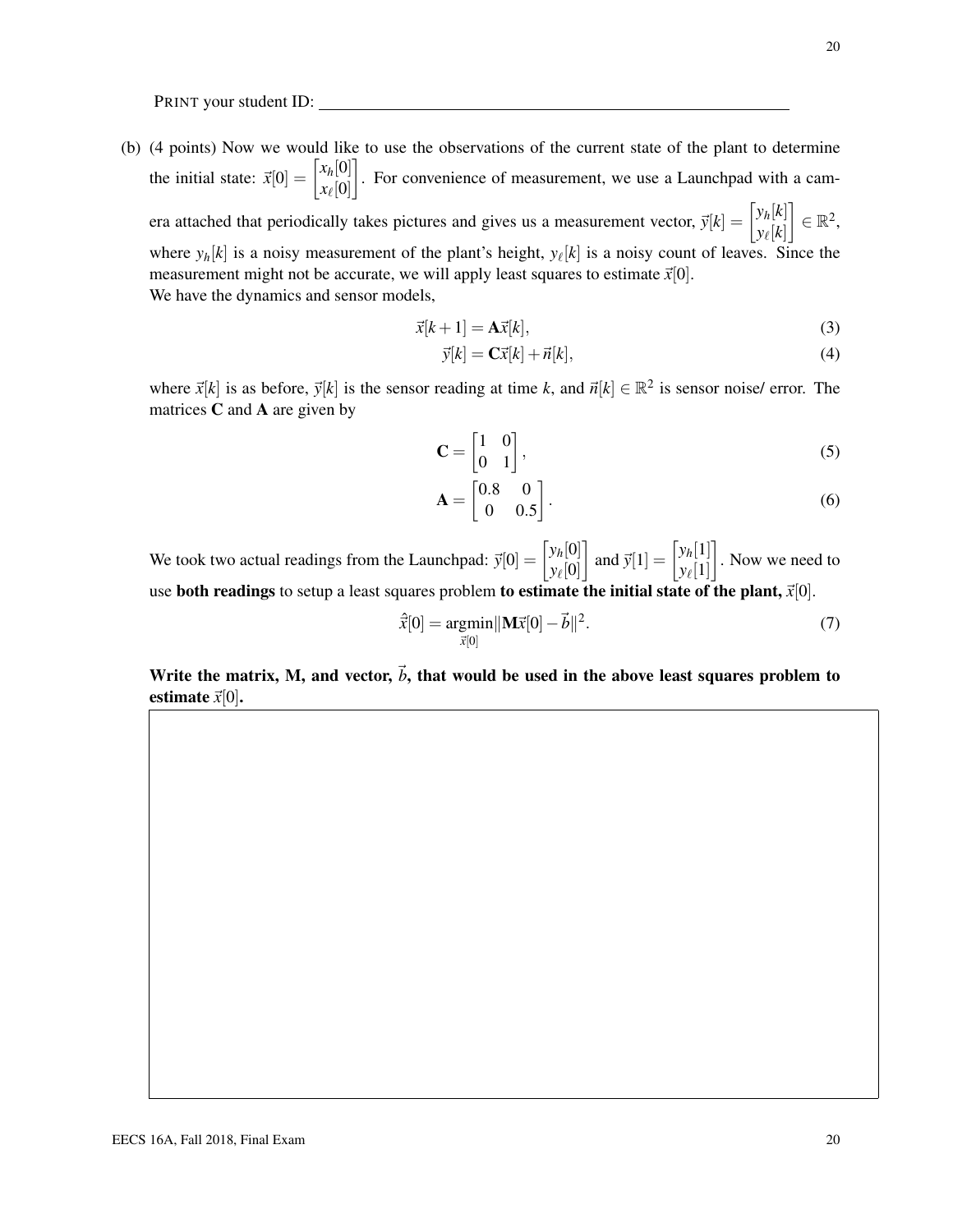(c) (2 points) The evolution of the basil plant from one day to the next is defined by:

$$
\vec{x}[k+1] = \mathbf{A}\vec{x}[k],
$$

$$
\mathbf{A} = \begin{bmatrix} 0.8 & 0 \\ 0 & 0.5 \end{bmatrix},
$$

$$
\vec{x}[0] \neq \vec{0}.
$$

What will happen to the number of leaves and the height of the plant as  $k \rightarrow \infty$ ?

EECS 16A, Fall 2018, Final Exam 21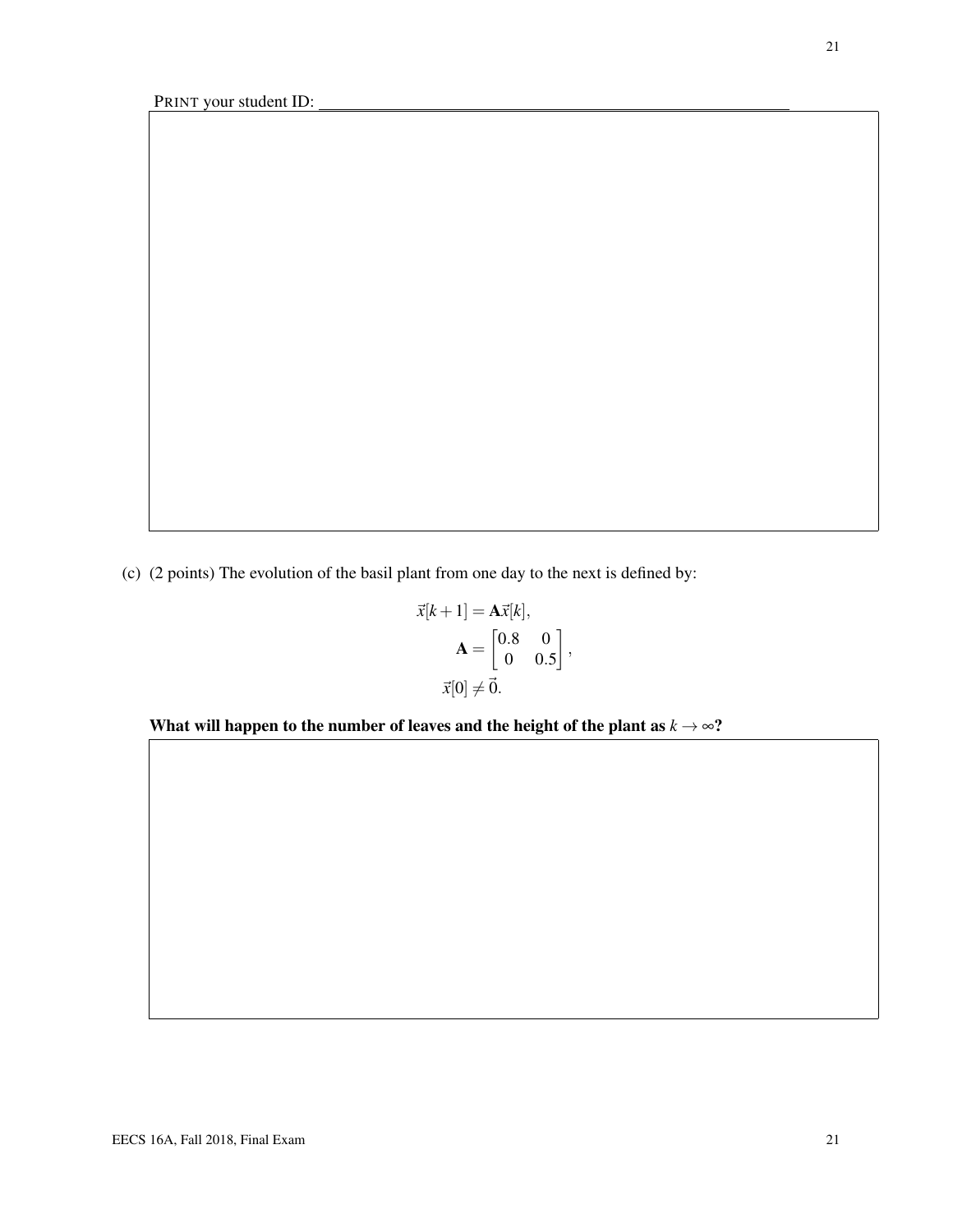(d) (6 points) Now suppose the system evolves according to a new state transition matrix A, where

$$
\vec{x}[k+1] = \mathbf{A}\vec{x}[k],
$$

$$
\mathbf{A} = \begin{bmatrix} -1 & -3 \\ 4 & 6 \end{bmatrix}.
$$

We want to diagonalize **A** to calculate the system evolution easily.

Find matrices V and  $\Lambda$  such that  ${\bf A} = {\bf V} \Lambda {\bf V}^{-1}.$  Use this diagonalization to write out the value of  $x[N]$  in terms of  $x[0]$ .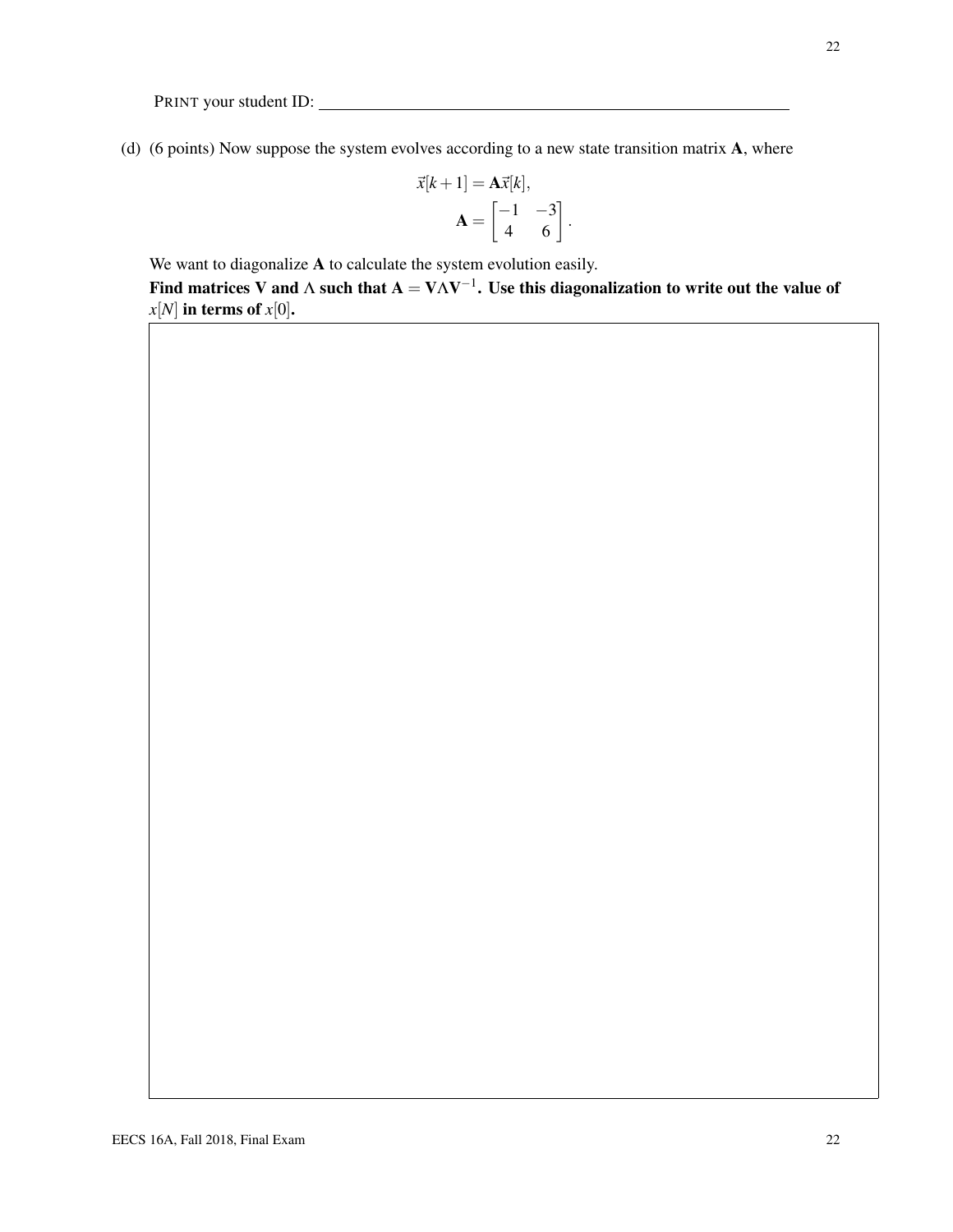(e) (2 points) Assuming that

$$
\vec{x}[k+1] = \mathbf{A}\vec{x}[k],
$$

$$
\mathbf{A} = \begin{bmatrix} -1 & -3 \\ 4 & 6 \end{bmatrix},
$$

$$
\vec{x}[0] \neq \vec{0},
$$

what will happen to the number of leaves and the height of the plant as  $k \rightarrow \infty$ ?

(f) (3 points) Laura decides to enlist the help of her friend Vijay to design an automatic watering and shading system. Let  $u_w[k] \in \mathbb{R}$  be the amount of water added or removed from the soil each day and let  $u_s[k] \in \mathbb{R}$  be the amount of time the plant spends in the sun each day. Vijay decides to design the automatic control system as a negative feedback controller (inspired by op-amps)!

The new evolution of the basil plant from one day to the next is defined by:

$$
\vec{x}[k+1] = \mathbf{A}\vec{x}[k] + \vec{u}[k] = \mathbf{A} \begin{bmatrix} x_h[k] \\ x_{\ell}[k] \end{bmatrix} + \begin{bmatrix} u_w[k] \\ u_s[k] \end{bmatrix},
$$

$$
\mathbf{A} = \begin{bmatrix} 0.8 & 0 \\ 0 & 0.5 \end{bmatrix},
$$

$$
\vec{u}[k] = -\mathbf{F}\vec{x}[k] = -\begin{bmatrix} f_1 & f_2 \\ f_3 & f_4 \end{bmatrix} \begin{bmatrix} x_h[k] \\ x_{\ell}[k] \end{bmatrix}.
$$

We want to express the new system as  $\vec{x}[k+1] = \mathbf{R}\vec{x}[k]$ , where **R** is the new state transition matrix. Find R in terms of  $f_1$ ,  $f_2$ ,  $f_3$ ,  $f_4$ , and numerical constants.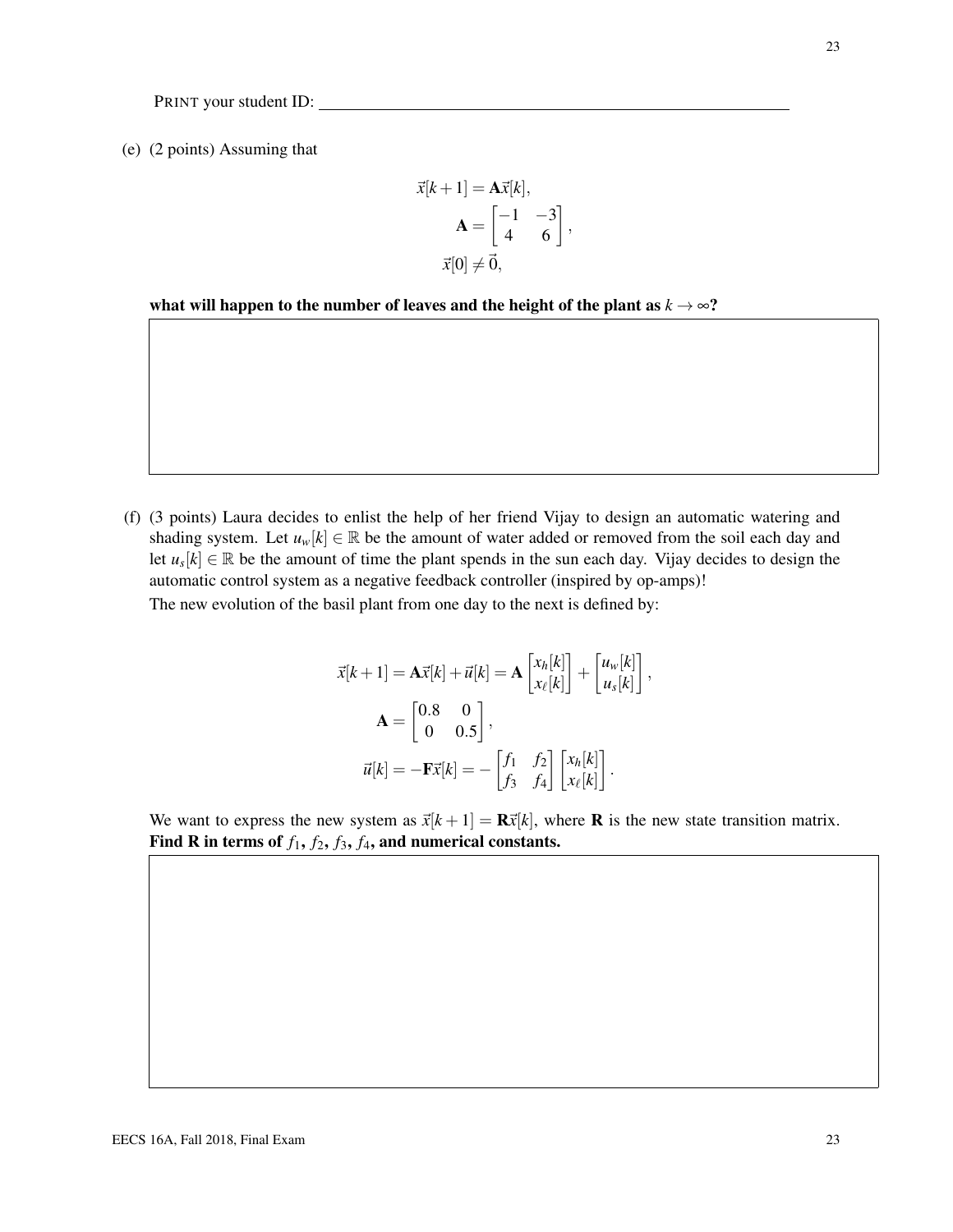24

(g) (3 points) Laura wants her basil plant to be at steady state; she wants the number of leaves and the height of the plant to stay the same over time. Vijay needs to choose values for the elements of matrix **F** from part ?? and asks for your help. Assume that  $f_2 = 0$  and  $f_3 = 0$ . Choose values for  $f_1$  and  $f_4$ that will keep the height of the plant and number of leaves constant over time.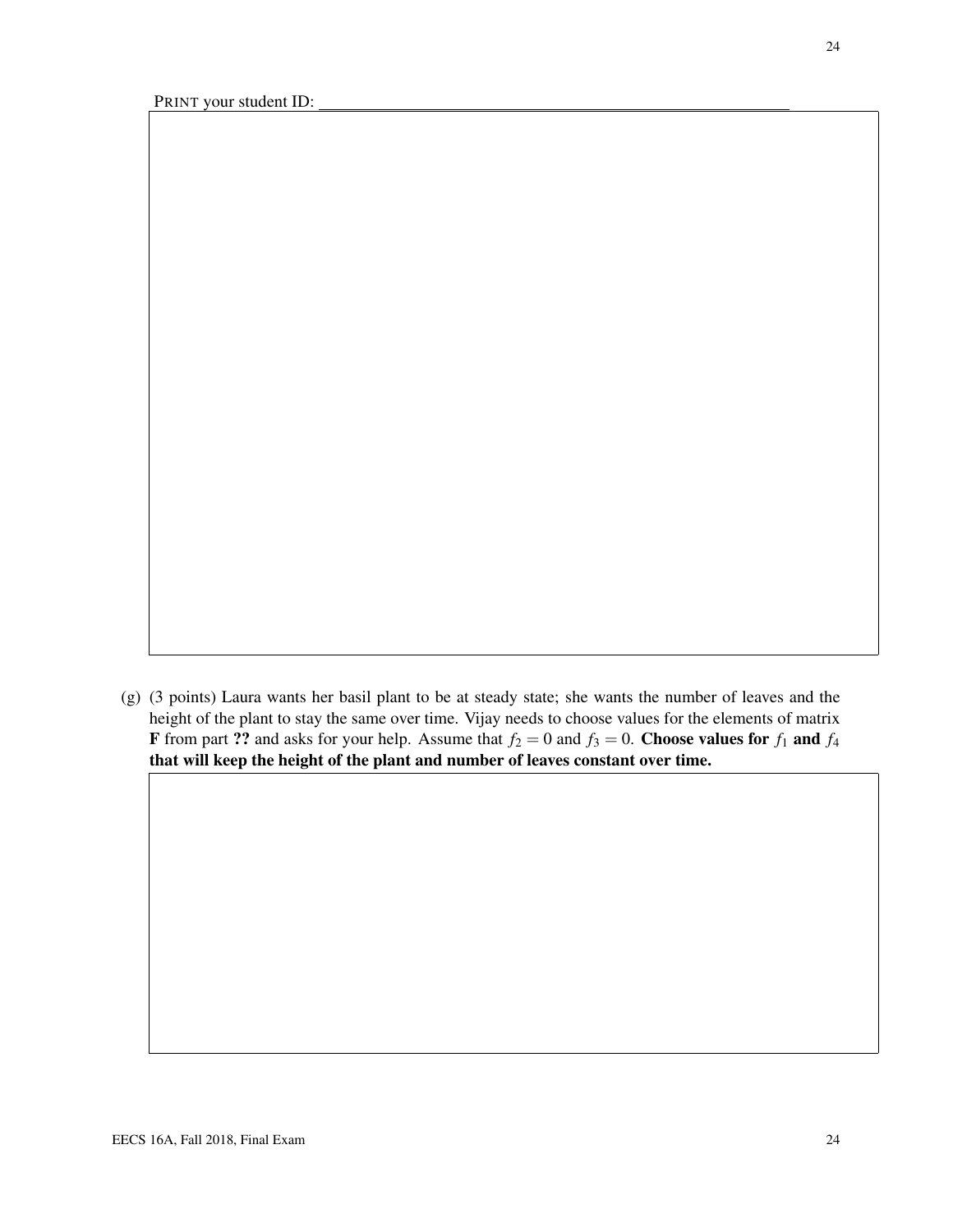## 7. OMP for Matrices (27 points)

In the real world, it is not computationally practical to directly solve for the eigenbasis for large matrices as you might do for small matrices on paper. You need to build an algorithm that sequentially computes the eigenbasis for a square symmetric matrix  $Q = A^T A$  (Note: Any matrix that can be written with  $A \in \mathbb{R}^{N \times N}$ in this form is symmetric).

To accomplish this we are given access to a function,

$$
(\vec{v}_1, \lambda_1) = f(\mathbf{Q}),\tag{8}
$$

that returns the largest eigenvalue of the matrix *Q* and the corresponding eigenvector. We will use this function to build a sequential greedy algorithm (similar to Orthogonal Matching Pursuit) that computes the eigenvectors and eigenvalues in descending order.

IMPORTANT: Throughout the problem, you should assume that the magnitude of each eigenvector is 1 (i.e.  $\|\vec{v}_i\|=1$ ), that the eigenvalues are real, unique, and distinct, and that  $\lambda_1 > \lambda_2 > \cdots > \lambda_N > 0$ .

(a) (2 points) Show that the matrix  $\mathbf{Q} = \mathbf{A}^T \mathbf{A}$  is symmetric (i.e.  $\mathbf{Q} = \mathbf{Q}^T$ ) when,

$$
\mathbf{A} = \begin{bmatrix} 1 & 2 \\ 3 & 4 \end{bmatrix} . \tag{9}
$$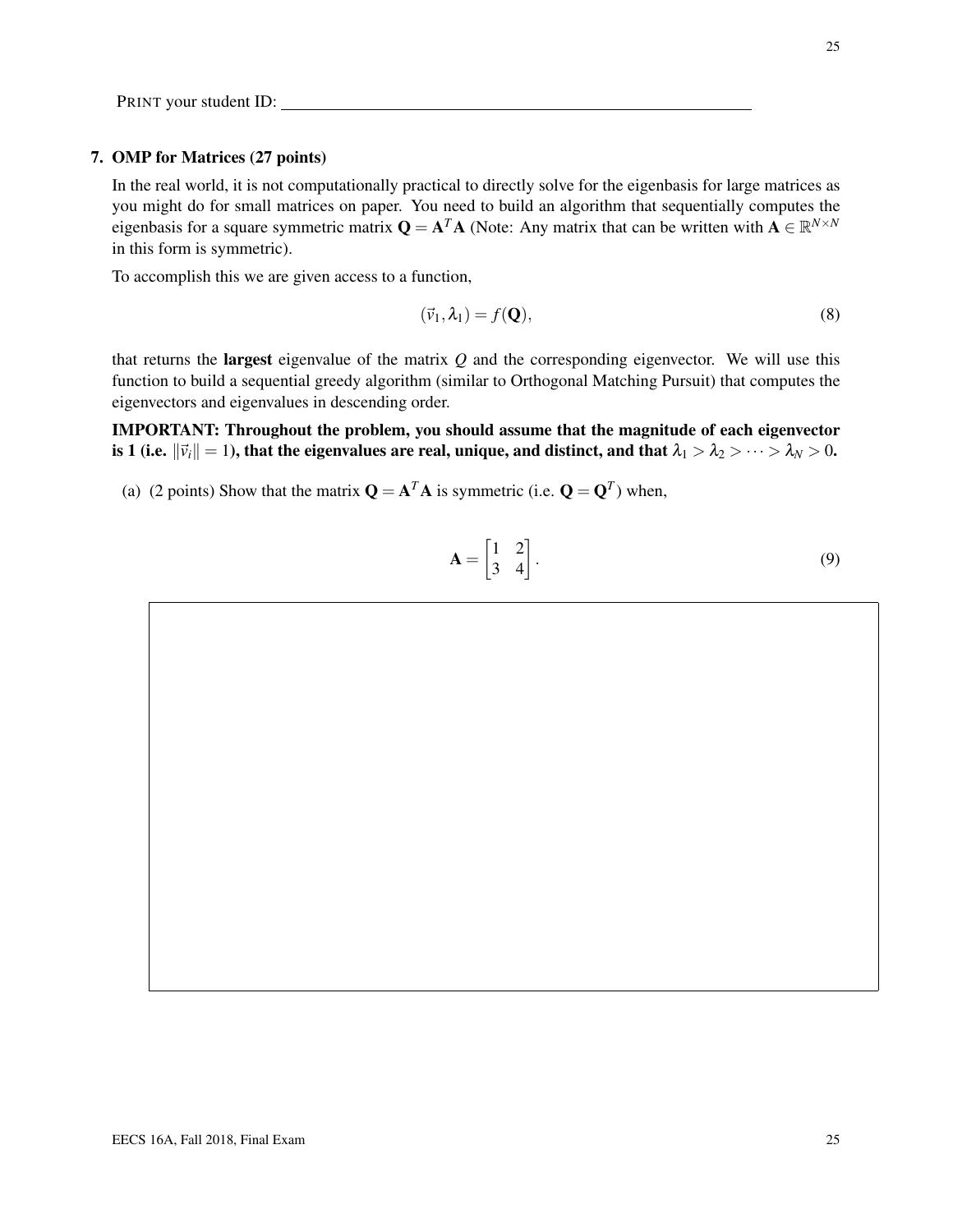(b) (4 points) Given two distinct eigenvalue/eigenvector pairs,  $(\lambda_k, \vec{v}_k)$  and  $(\lambda_\ell, \vec{v}_\ell)$ , show that for the symmetric matrix  $Q = A^T A$ , if  $\lambda_k \neq \lambda_\ell$  then  $\langle \vec{v}_k, \vec{v}_l \rangle = 0$  (i.e. any pair of eigenvectors with distinct eigenvalues is orthogonal). Hint: *Consider:*

$$
\mathbf{Q}\vec{v}_k = \lambda_k \vec{v}_k,\tag{10}
$$

$$
\vec{v}_{\ell}^T \mathbf{Q} = \lambda_{\ell} \vec{v}_{\ell}^T. \tag{11}
$$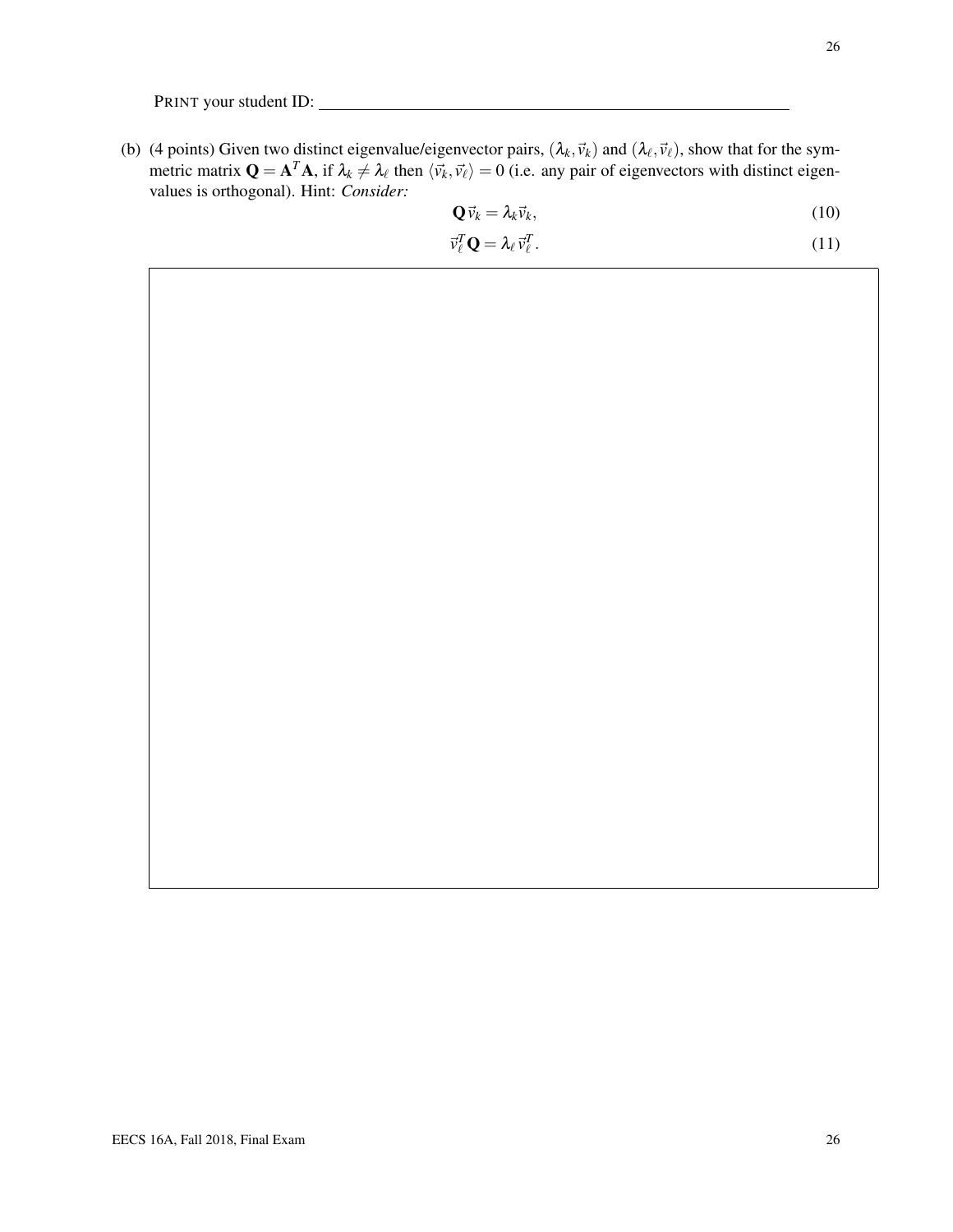(c) (3 points) Let us consider  $V$  to be an orthonormal matrix, where

$$
\mathbf{V} = \begin{bmatrix} | & | & \cdots & | \\ \vec{v}_1 & \vec{v}_2 & \cdots & \vec{v}_N \\ | & | & \cdots & | \end{bmatrix} . \tag{12}
$$

Show that if **V** is an orthonormal matrix, then  $V^T V = I$ .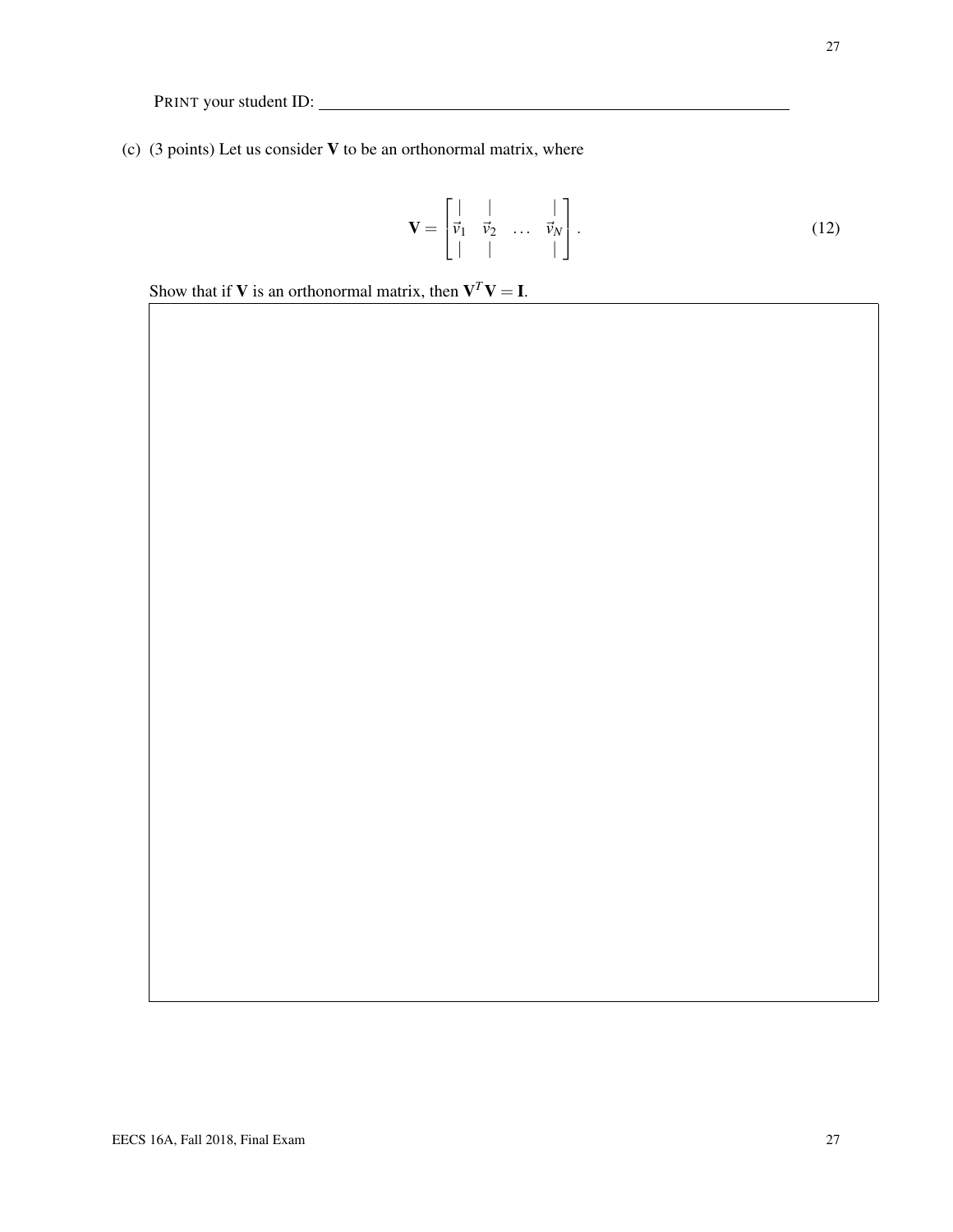(d) (3 points) Recall that the columns of orthonormal matrix V form a basis for  $\mathbb{R}^N$ , as you proved in the discussion sections. Assume  $\vec{\alpha} = [\alpha_1 \dots \alpha_n]^T$  represents  $\vec{x}$  in the basis of **V**. Find  $\langle \vec{v}_i, \vec{x} \rangle$ . Hint: *Write*  $\vec{x}$  as a linear combination of the column vectors  $\vec{v}_1, \dots, \vec{v}_N$ .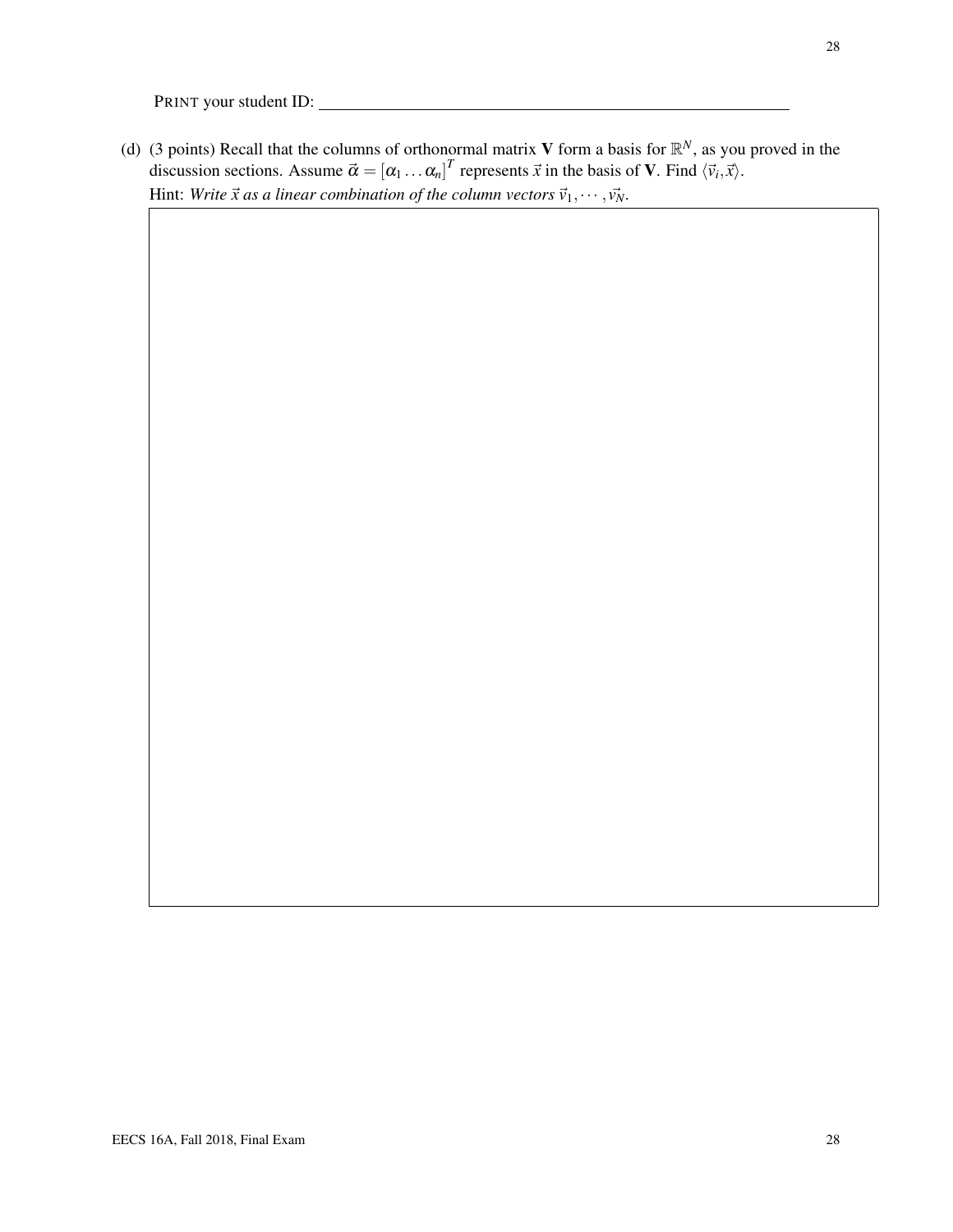(e) (4 points) Let us define,

$$
\mathbf{V}^{(2)} = \begin{bmatrix} | & & | \\ \vec{v}_2 & \dots & \vec{v}_N \\ | & & | \end{bmatrix} . \tag{13}
$$

Assume  $\vec{\alpha} = [\alpha_1 \dots \alpha_n]^T$  represents  $\vec{x}$  in the basis of **V**. Find  $\hat{\vec{x}}$ , the projection of a vector  $\vec{x} \in \mathbb{R}^N$  onto the columns of the orthonormal matrix  $V^{(2)}$ :

$$
\hat{\vec{x}} = \text{proj}_{\text{Col}(V^{(2)})}(\vec{x}).\tag{14}
$$

What is the magnitude of the error vector,  $\vec{e} = \hat{\vec{x}} - \vec{x}$ ?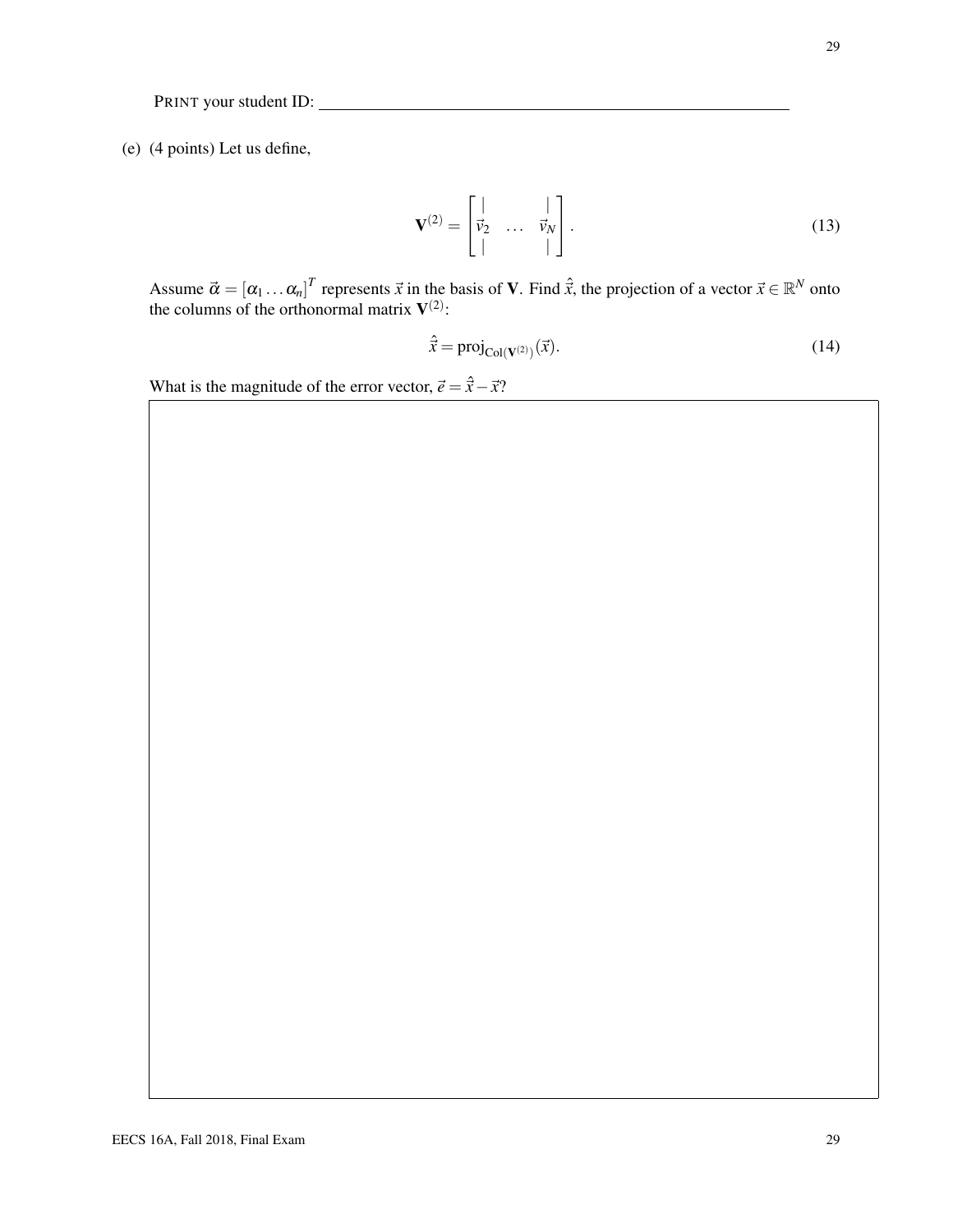(f) (4 points) We know that because  $Q$  is symmetric, V is an orthonormal matrix. We use the idea of diagonalization and part (c) of the problem to express Q as:

$$
\mathbf{Q} = \mathbf{A}^T \mathbf{A} = \mathbf{V} \Lambda \mathbf{V}^{-1} = \mathbf{V} \Lambda \mathbf{V}^T = \sum_{i=1}^N \lambda_i \vec{v}_i \vec{v}_i^T
$$
(15)  

$$
\Lambda = \begin{bmatrix} \lambda_1 & 0 & 0 & \dots & 0 \\ 0 & \lambda_2 & 0 & \dots & 0 \\ 0 & 0 & \lambda_3 & \dots & 0 \\ \vdots & \vdots & \vdots & \ddots & \vdots \\ 0 & 0 & 0 & \dots & \lambda_N \end{bmatrix}
$$
(16)

Let  $\mathbf{Q}^{(2)} = \mathbf{Q} - \lambda_1 \vec{v}_1 \vec{v}_1^T$ . Thus,  $\mathbf{Q}^{(2)}$  represents  $\mathbf{Q}$  after the component associated with direction  $\vec{v}_1$  is removed. Show that  $\vec{v}_1$  is in the null space of  $\mathbf{Q}^{(2)}$ .

Hint: *Can you write*  $\mathbf{Q}^{(2)}$  *using Eq.* (??)?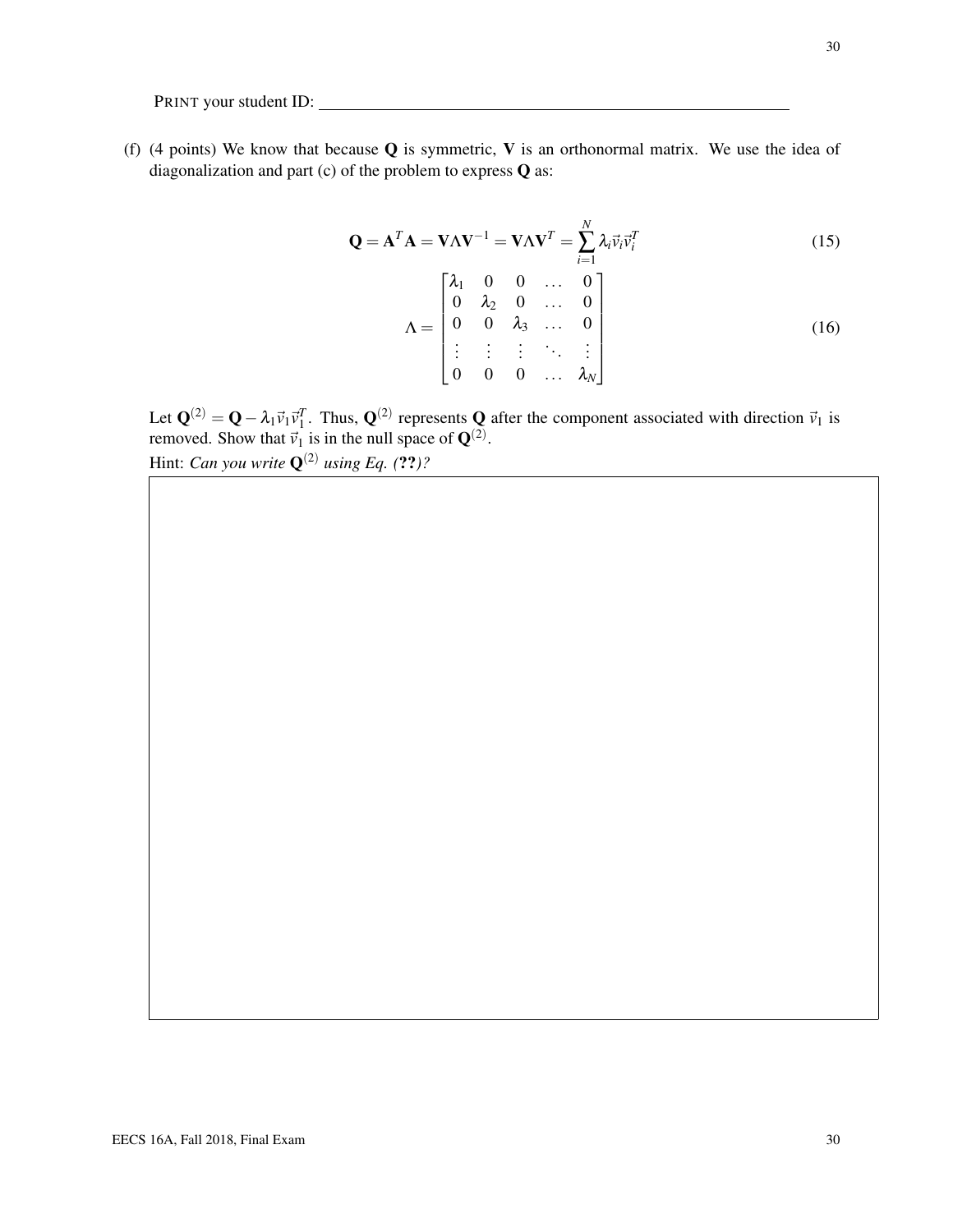(g) (7 points) Recall the function that returns the largest eigenvalue and corresponding eigenvector of a matrix,

$$
(\vec{v}_1, \lambda_1) = f(\mathbf{Q}).\tag{17}
$$

Design a sequential greedy algorithm that returns a list of eigenvalues of matrix Q in descending order of values. You may assume that all the eigenvalues of  $Q$  are positive ( $> 0$ ). You are allowed to use the function defined in Eq. (??) that returns the largest eigenvalue and corresponding eigenvector and what you know from part ??.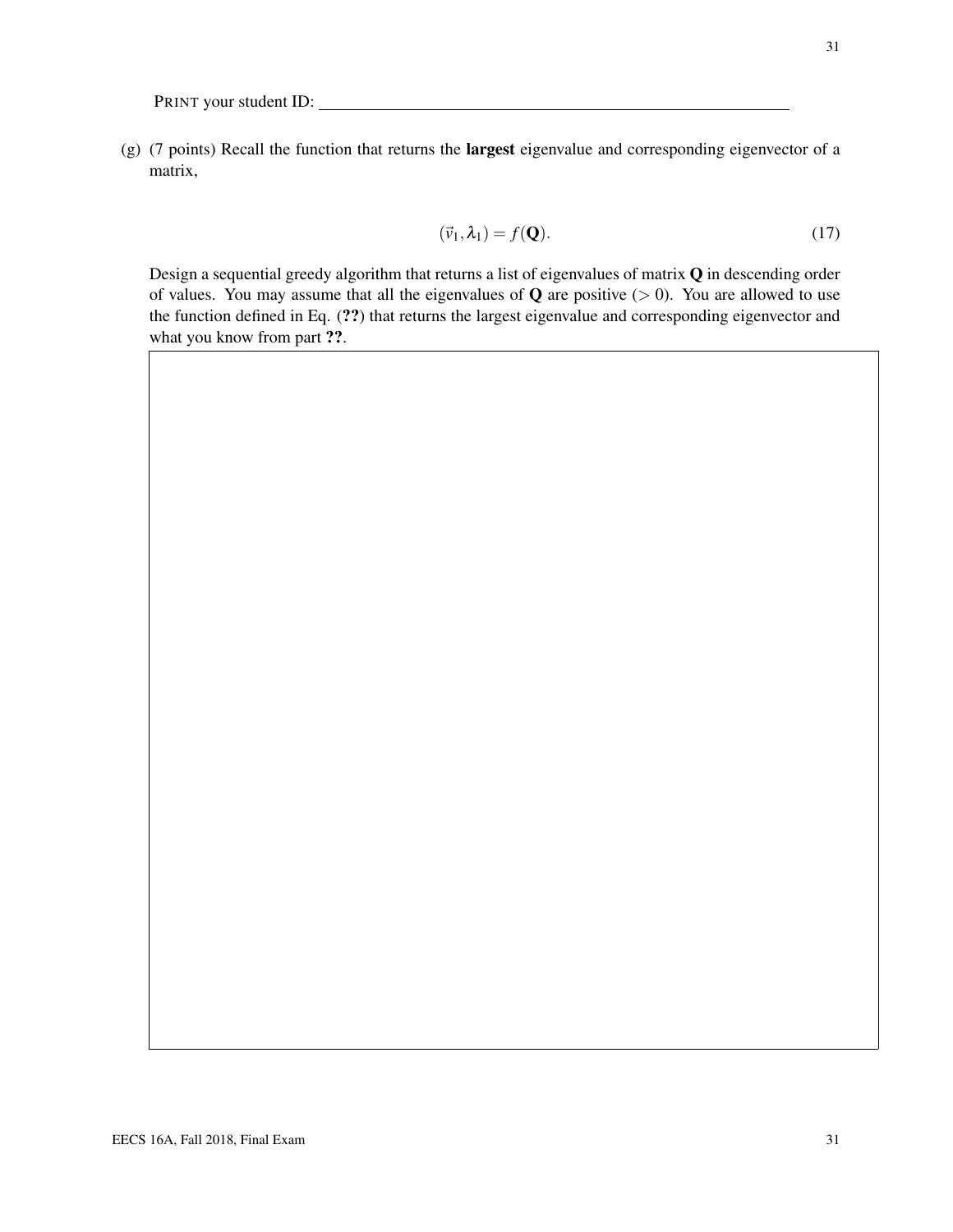Extra page for scratchwork. Work on this page will NOT be graded.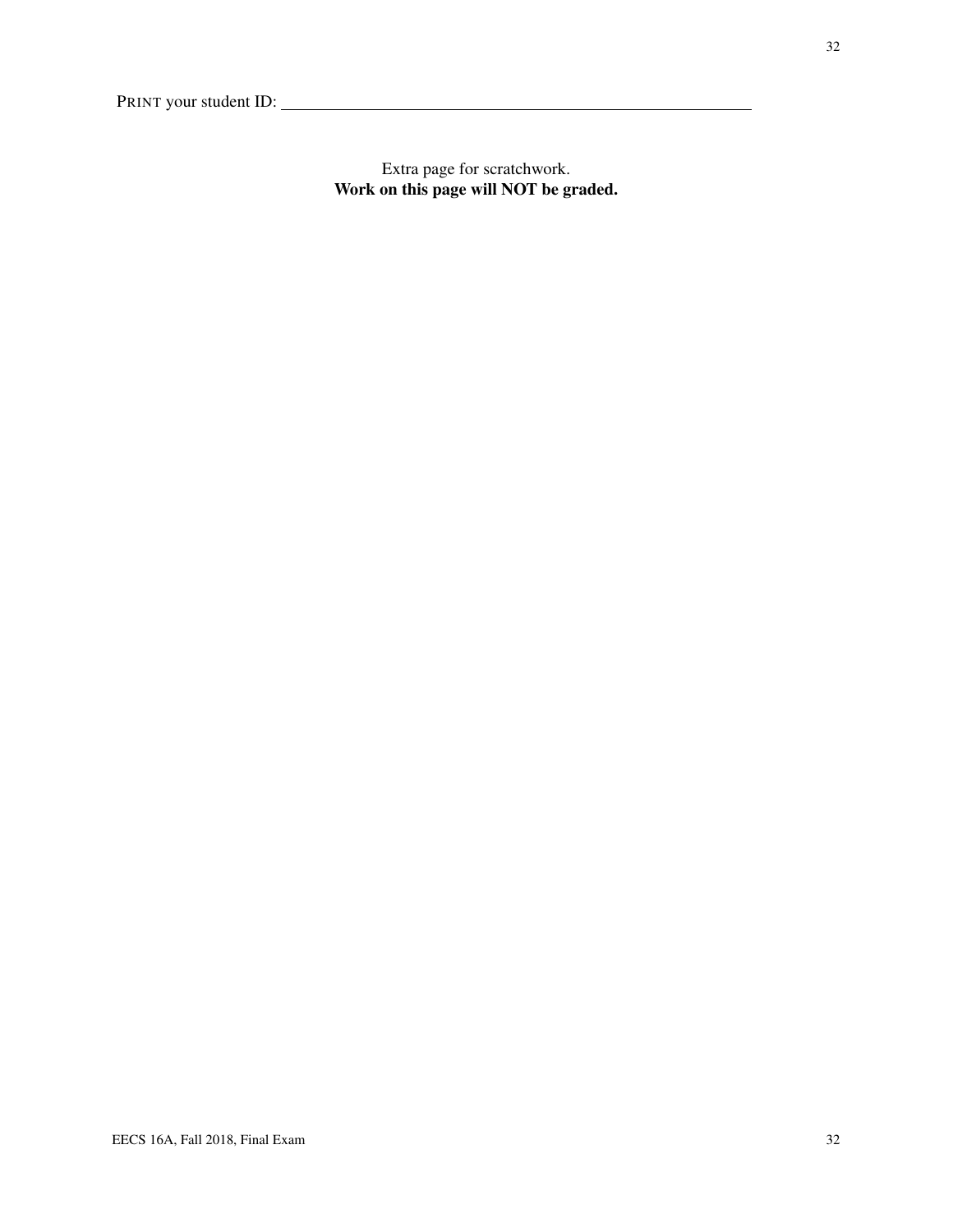# Doodle page!

Draw us something if you want or give us suggestions, compliments, or complaints. You can also use this page to report anything suspicious that you might have noticed.